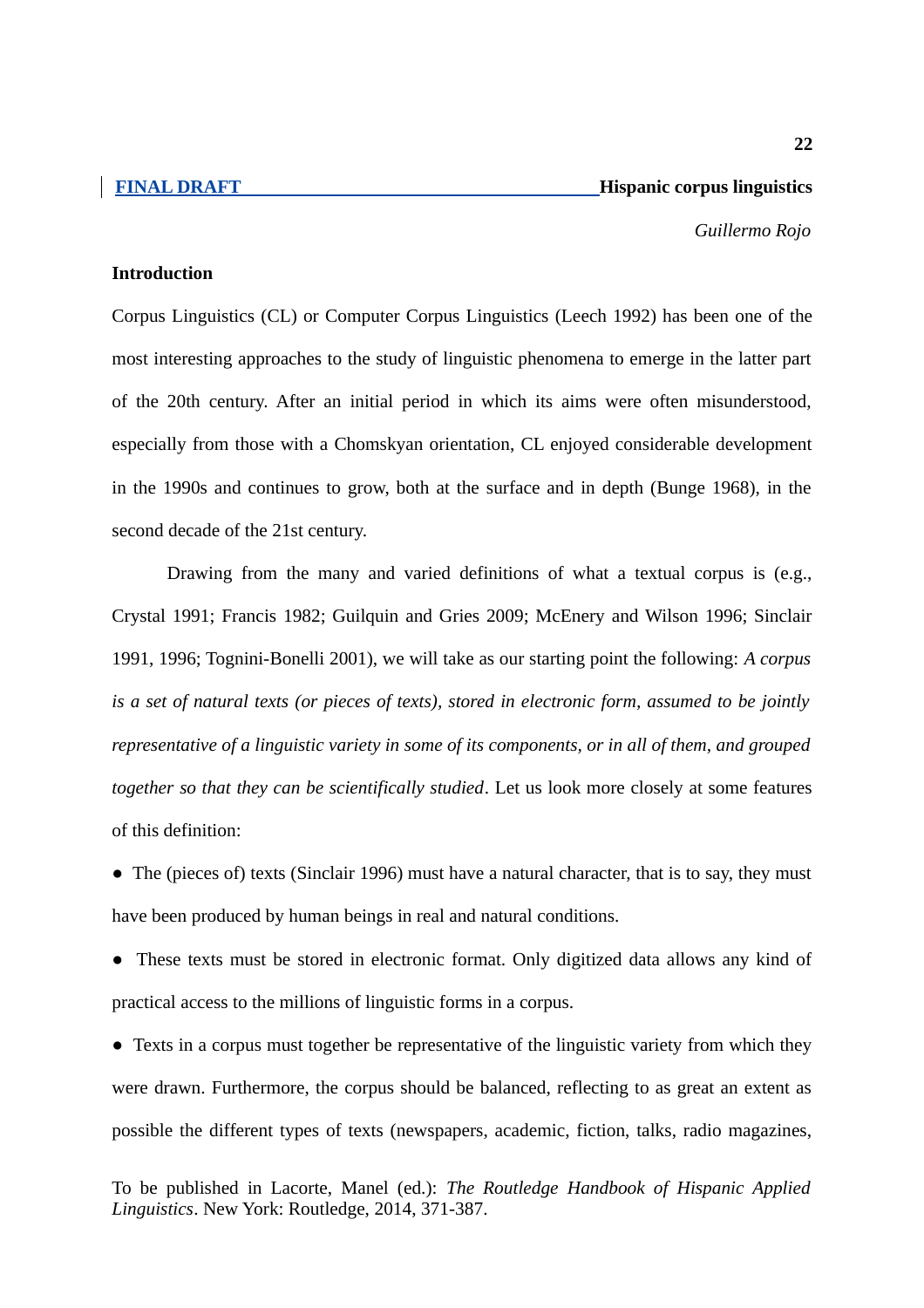etc.) produced in the specific linguistic community.

- The corpus must be compiled in a way that makes possible its scientific analysis.
- The ability to enrich texts by encoding, morphosyntactic tagging and syntactical, semantic and pragmatic annotation should be available.

In the following paragraphs the history and consequences of these features of corpora will be explored. Section 2 summarizes both the antecedents of CL as well as the different phases in its development. Section 3 analyzes the current situation with regard to some fundamental topics, and includes reference to Spanish corpora. In Section 4 a number of notions that are likely to be of central concern in the coming years are examined.

Assuming that readers are more familiar with English CL, I will try in what follows to identify at the relevant points the main differences between Spanish and English CL. In general it can be said that Spanish CL began significantly later than in the case of English. Yet over the last twenty years Spanish CL has witnessed notable advances in the volume and characteristics of corpora compiled. Second, there seems to have been a specific interest with Spanish CL in middle and large sized corpora, and that, as in the case of *Corpus de referencia del español actual* (CREA), *Corpus diacrónico del español* (CORDE) and *Corpus del español* (CE), these may show, through selective recuperation of data, differences in the diachronic, diatopic and diastratic axes. Third, Spanish CL works primarily with very large corpora in which occurrences of expressions can be accessed via the internet, but for which the complete texts of the corpus cannot be obtained.

# **Historical perspectives**

### *Antecedents*

Although the evident dependency of CL on computers may lead us to think of a timeframe of fifty or sixty years for the development of corpora, disciplines and methodologies rarely emerge suddenly and in a vacuum. Although not the principal focus of the present study, it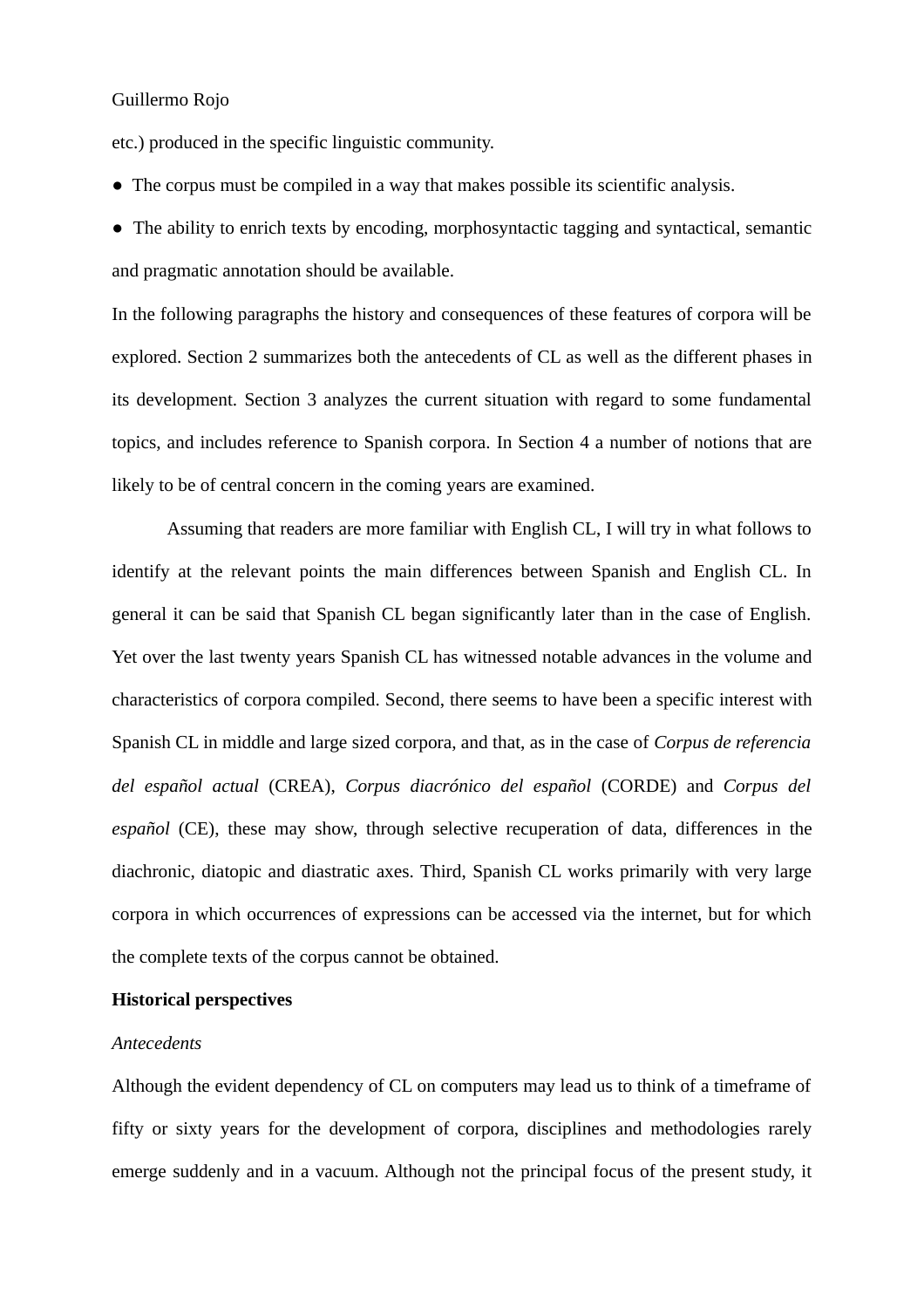might be useful here to clarify some general issues, not least to enhance and even counter the usual views on the history of corpora, which are often somewhat superficial and are nearly always framed from the sole perspective of English language and linguistics (Francis 1992; Meyer 2008; Svartvik 2007).

The basic meaning of the Latin word *corpus* (pl. *corpora*) is 'body' (cf. sp. *cuerpo*, fr. *corps*, it. and port. *corpo*, etc.). Yet it also had other, secondary meanings, as *Oxford Latin Dictionary* notes, these denoting 'any structure comparable to a body, a fabric framework' (ac. 6) and ʻa comprehensive collection of facts on a given subject; a compendium of scientific, literary or other writings, an encyclopaedia, etc.' (ac. 16). This latter sense continued to be used in Western Europe long after the fall of Rome to refer to a set, a collection of texts assembled in order to make searches easier and to ensure the unity and reliability of its contents. Hence the *Corpus Iuris Civilis*, dating from the time of Justinian, was a compilation of legislative texts; somewhat closer to our time, the *Corpus Inscriptionum Latinarum* is a huge compilation of surviving Latin inscriptions, arranged by country of origin. A corpus, then, consists of a set of objects (mainly texts) collected with the intention of facilitating their examination and study.

However, the current concept of textual corpus derives from a far richer and wider tradition, and begins with concordances (McCarthy and O'Keefe 2010). Thought to date from as early as the 12th century, concordances take the form of references to the same words or concepts (punishment, salvation, etc.) in different texts (chapters and verses in biblical texts, for instance). This initial, topic-based configuration (*concordantiae rerum*) is indeed the origin of the term used today for those text fragments returned during computerized corpus searches as instances of the expression or word under analysis. Soon, early concordances moved on to include the precise location of a certain word or expression in one text or a set of texts, and usually with the inclusion of enough material context to make recourse to the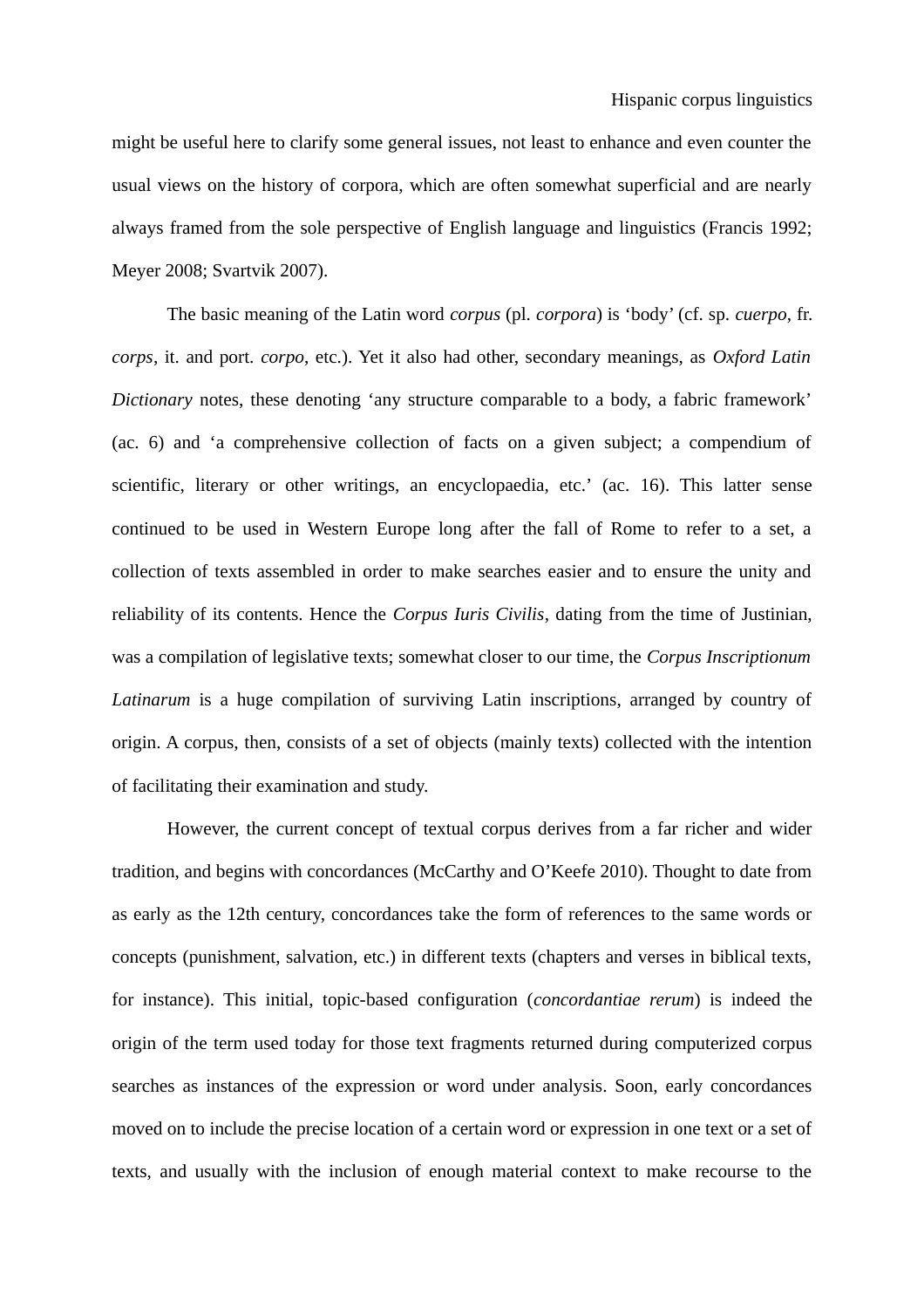original text unnecessary. Following this, concordances began to be developed which focused on the work of authors considered to be of special cultural significance.

 A second source of modern corpora is that of traditional lexicography based on real texts, in which hundreds of texts were used to compile representative examples of words in their different meanings and uses. Thousands of citations, usually (but not exclusively) from notable authors, were typically transcribed onto slips and filed, to be used as the point of departure for the organization and construction of a dictionary's lexical entries. The two main classical works of this kind in Spanish are the so-called *Diccionario de Autoridades*, published by the Real Academia Española between 1726 and 1739, and the *Diccionario de construcción y régimen*, conceived by Rufino José Cuervo, who published its first two volumes in 1886 and 1893. The same basic approach of collecting representative fragments of texts can be used in order to compile real instances of grammatical phenomena, Jespersen's monumental *Modern English Grammar on Historical Principles* of course being the standard reference on these lines. No comparable work exists for Spanish grammar, although Salvador Fernández Ramírez spent many years in the organization of a huge file of instances of many different grammatical phenomena, now available as *Archivo general de la lengua española* (AGLE).

A different approach is that in which a set of texts is exhaustively analyzed in order to obtain statistical information considered relevant for some specific purpose. In the lexical field, this can result in frequency lists (of lemmas and/or forms), used for second language teaching or some more general purpose. García Hoz (1953), Juilland and Chang-Rodríguez (1964), Alameda and Cuetos (1995), Almela *et al.* (2005) and Davies (2006) are examples of works for the Spanish language. *Mutatis mutandis*, the same perspective can be applied to grammatical phenomena, but here the identification and selection of instances is more complex. Keniston's (1937a, 1937b) lists of grammatical constructions in classical and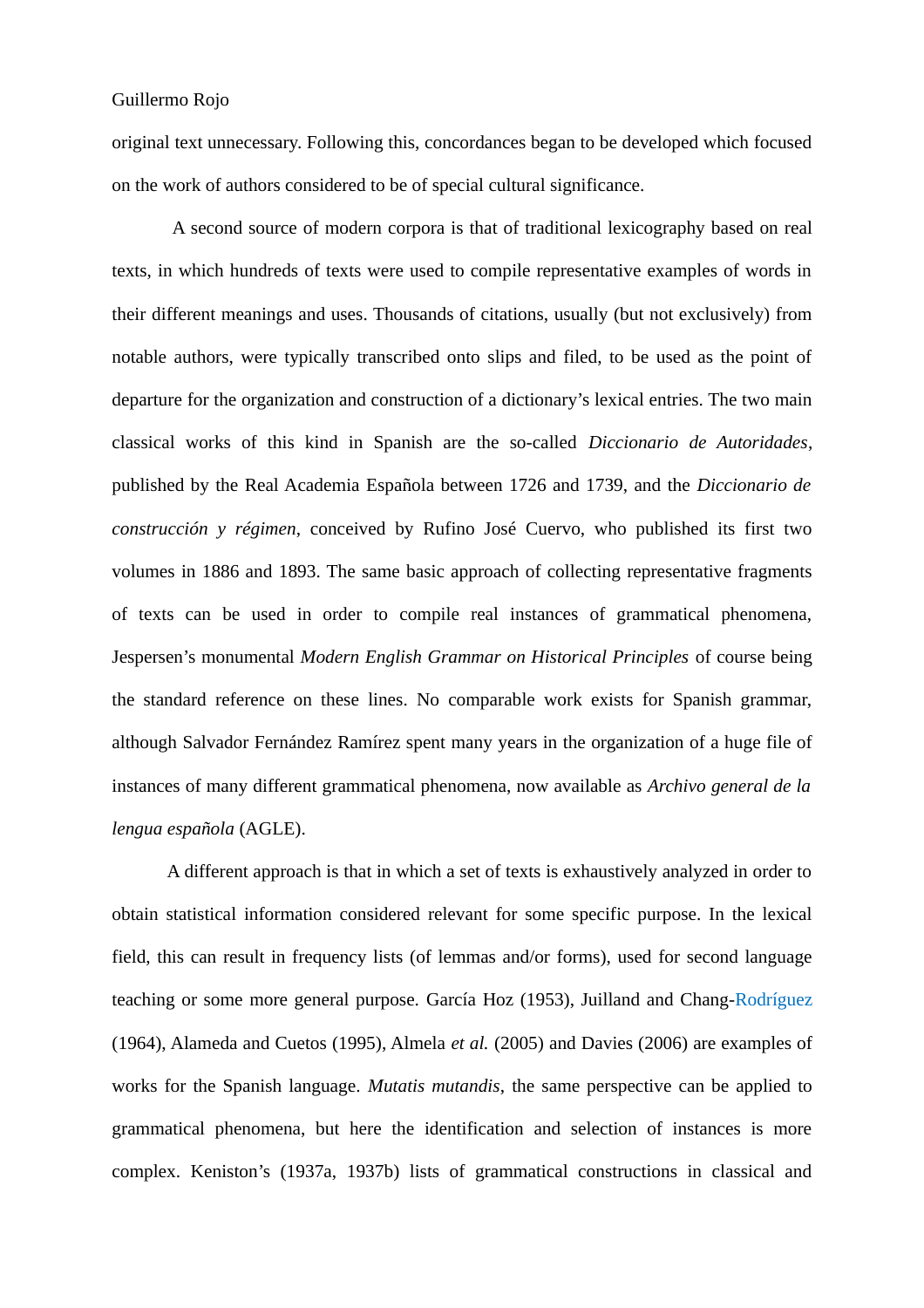modern Spanish are among the very few such works in any language.

Finally, in the years immediately preceding the emergence of CL, the idea arose of compiling a set of texts that could be considered representative of the real situation of language use in a given context. The originality here lies not in the idea of compiling such a corpus *avant la lettre* (Julio Cejador [1905-1906], for instance, analyzed the vocabulary and grammar of the complete works by Cervantes) but in the clear orientation as to the type of texts collected. The *Survey of English Usage* (SEU), designed and developed by Randolph Quirk, comprised mainly oral texts transcribed from taped recordings made in the fifties. Ten years later, Lope Blanch initiated a large project centered around the collection of oral texts produced by people of different age, gender and sociocultural level in the great cities of the Hispanic world (Lope Blanch 1986).

# *The arrival of computers*

The arrival of computers led to radical changes in the way of working in many disciplines. Although it is a common view that there exists a huge separation between the technologically advanced world of computation and the 'humanities', we know that Roberto Busa contacted IBM with the idea of developing electronic concordances of the works of Thomas Aquinas as early as 1949 (cf. Hockey 2000: 5-6).

From a theoretical and methodological perspective, the impact of computers on linguistics can be seen very clearly with Freeman Dyson's notion of tool-driven revolutions. For Dyson modern science arises from the fusion of two great traditions: ʻthe tradition of philosophical thinking that began in ancient Greece and the tradition of the skilled crafts, that began even earlier and flourished in medieval Europe' (1999: 7-8). Changes in the former produced the scientific revolutions with which Kuhn (1962) radically changed the very conception of scientific progress. The idea of the replacement of a paradigm in crisis, no longer able to explain the anomalies accumulated over a period of scientific endeavor, by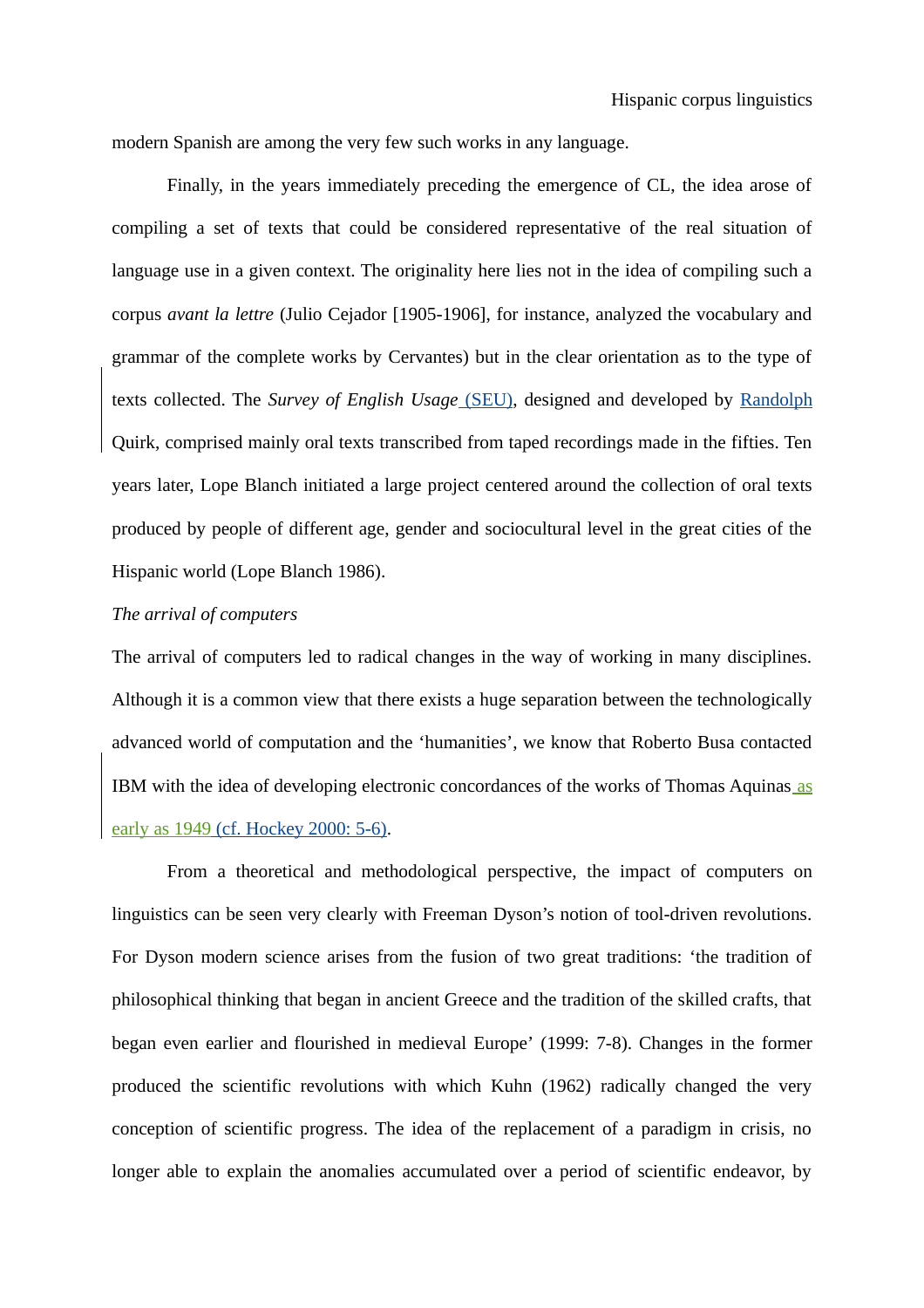another is taken up by Dyson and called 'concept-driven revolution'. Its effect ʻis to explain old things in new ways' (Dyson 1997: 50), as well as to address phenomena that previously could not be adequately understood. The best known example of this, of course, is the change from a geocentric to heliocentric model. ʻThe concept-driven revolutions are the ones that attract the most attention and have the greatest impact on the public awareness of science, but in fact they are comparatively rare' (Dyson 1997: 50). Much more frequent, and in most cases with greatest impact on everyday life and scientific work, are those secondary innovations, the result of changes in tools (not only physical) and the emergence of new instruments. Dyson called these 'tool-driven revolutions', whose effect ʻis to discover new things that have to be explained' (Dyson 1997: 50-51). This happened, for instance, at the time when Galileo looked at the sky with the rudimentary telescope he had constructed, thus observing a far richer and far more complex panorama than had until then been possible with the naked eye.

The integration of the entire texts which constitute a corpus  $-$  and not only of selected instances of statistical information $\equiv$  allows the recovery of what is going to be analyzed in a fast and convenient way. Naturally, in the early years, when computers were relatively slow and lacked today's processing power, things were slower, more expensive, and less immediate. Yet computer technology has evolved rapidly, ʻbecoming even faster, smaller yet more capacious, and cheaper in relation to what it can do' (Svensén 1993: 250).

# *Phases in CL*

The arrival of computers led to a significant change in the way in which linguists access their data. It is therefore useful to look at the different phases in the short history of CL, the main reference here being the evolution of speed, capacity and cost of computing (Renouf 2007; Tognini Bonelli 2010). The first electronic corpora, in the 1960s, typically had a size of around one million words (Brown Corpus, Lancaster-Oslo/Bergen corpus [LOB]); the normal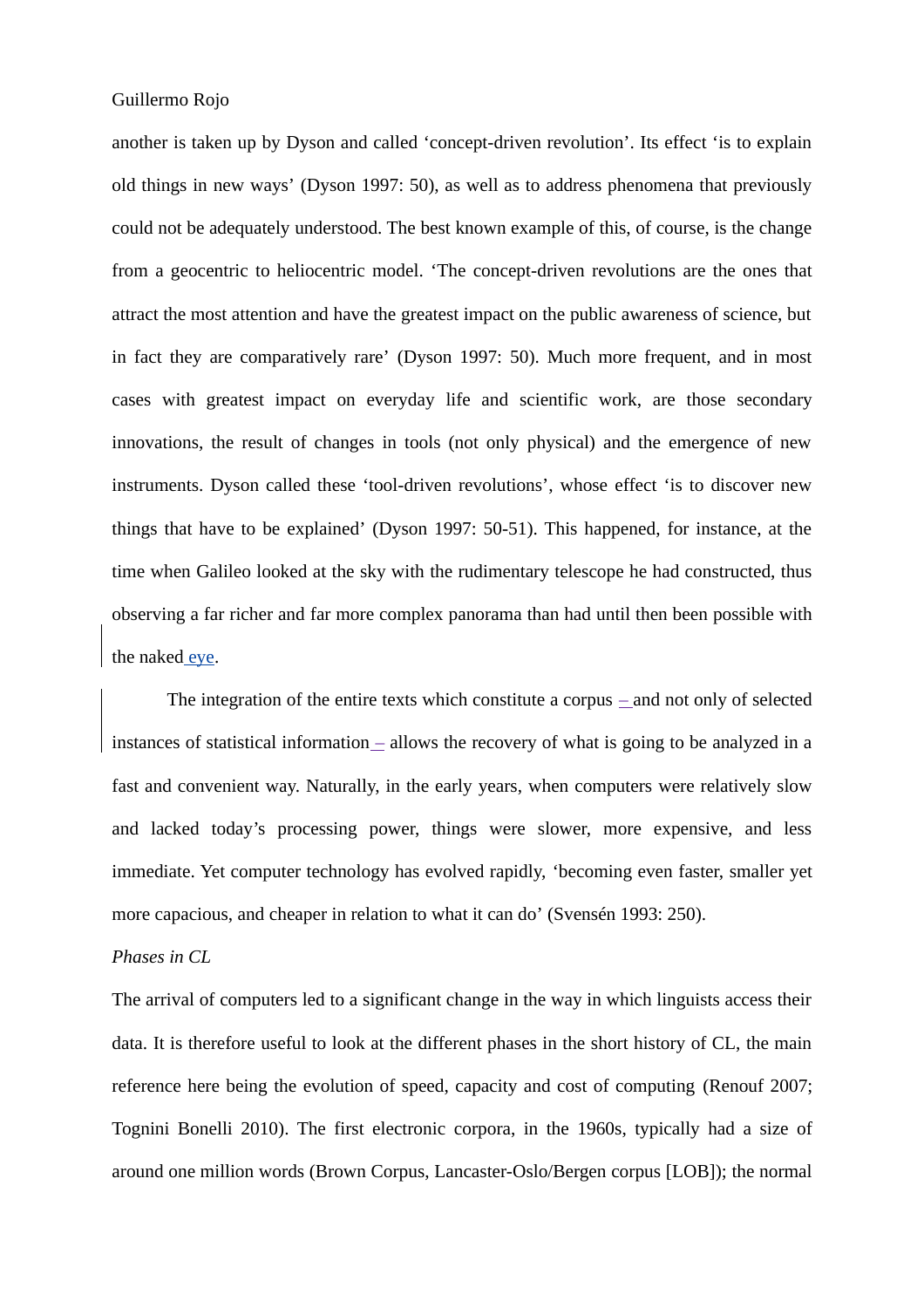size for a reference corpus today is four, five or even six hundred million words. Moreover, the recent approach known as 'Web as Corpus' maintains as its potential corpus the huge collection of publically available texts to be found on the World Wide Web.

The corpus size is not only a function of the speed and capacity of computers, but has other motivations. First, the evolution of technologies used for introducing text in the computer has itself been significant; texts might previously have been typed-up manually or entered via scanners and optical character recognition (OCR) programs, but the current means of acquiring texts in electronic format are far quicker and more direct, with source material available from newspapers, blogs, e-books, etc. Second, formerly a corpus would be installed on one specific computer, in a certain place, making it necessary to travel there to use the corpus; clearly, today's corpora can offer virtually instantaneous access from anywhere in the world. Third, and associated with the previous point, data from a corpus can now be extracted using only a standard web browser (and, of course, the search application running on the server). Fourth, the texts in corpora now also carry information on the parameters used in the corpus implementation (country, year of production, text type, sex and age of speaker when applicable, etc.), and hence it is possible to be highly selective in the recovery of information (data only from texts produced in a certain country, between year *x* and year *y*, etc.). Indeed, in a great majority of studies, the frequency of occurrence of a form or expression is assessed not with respect to what happens in the whole corpus, but in terms of possible differences between two or more different subcorpora. Finally, the development of computational linguistics made possible the automatic tagging of all forms within the corpus with their lemma and morphosyntactic characteristics, thus allowing for the use of a corpus for research into aspects of grammar, and also permitting the construction of syntactic analyzers, machine translation systems, etc.

# **Core issues and topics**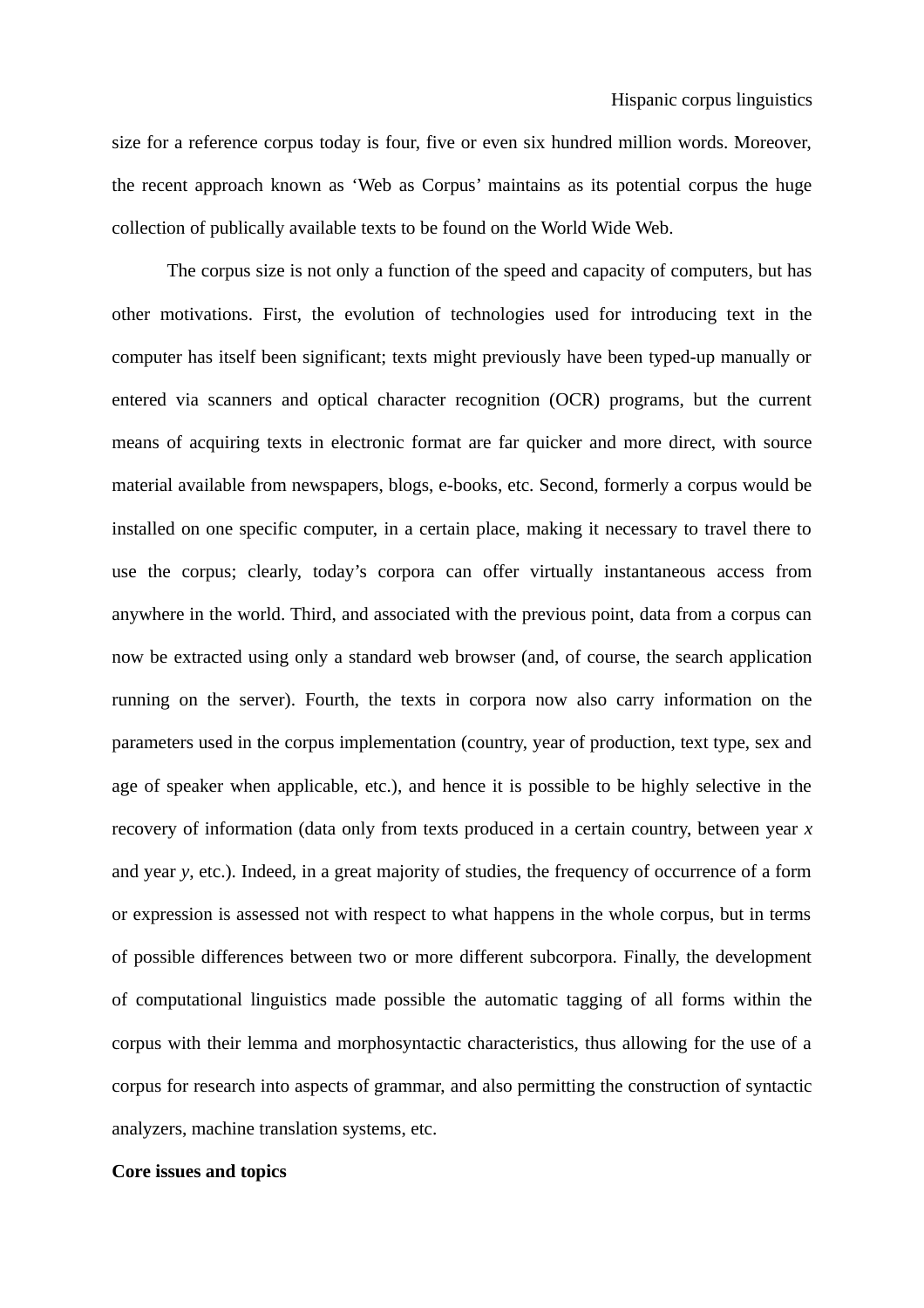# *A new theory, a new methodology, or a new discipline?*

The computer's increasing processing speed and capacity for data storage lead to linguists being able to analyze ever greater volumes of data in a more reliable, rapid and convenient way than was previously possible. Yet in that it is a tool-driven revolution, this does not itself imply accompanying shifts in linguistic theory or practice. Indeed, whereas CL spreads to a great variety of fields, there is at the same time a lack of agreement about the exact character of this new methodology, new theory or new discipline (e.g., Gries 2009; Kennedy 1998; McEnery and Wilson 1996; McEnery *et al.* 2006; Parodi 2010a).

It seems clear that CL is not a theory, in that corpus data can be analyzed from different theoretical orientations, although it is evident that theories that typically do not take the analysis of external data as a cored procedure are less inclined to adopt CL; nor is it a free-standing discipline, in that corpora are used in the study of grammar, the history of language, phonology, sociolinguistics, lexicography, language teaching and many other specialized fields. Yet CL cannot really be considered as a methodology in the usual sense of the word. Indeed, Leech considers CL ʻa new research enterprise, and in fact a new philosophical approach to the subject' (1992: 106), and Gries sees it as ʻa method(ology), no more, but also not less', although he does not think that ʻthis difference would result in many practical differences' (2009: 1).

CL is a different way of analyzing linguistic phenomena, and can lead to a variety of different assumptions as to which aspects of the analysis are relevant. Tognini Bonelli characterizes CL along three lines: ʻit is an *empirical approach* to the description of *language use*; it operates within the framework of a *contextual and functional theory of meaning*; it makes use of the *new technologies*' (2001: 2; cf. also Gries 2006, Guilquin and Gries 2009).

# *CL, rationalism and traditional descriptive linguistics*

It is a commonplace in discussions such as these to mention the difficulties encountered by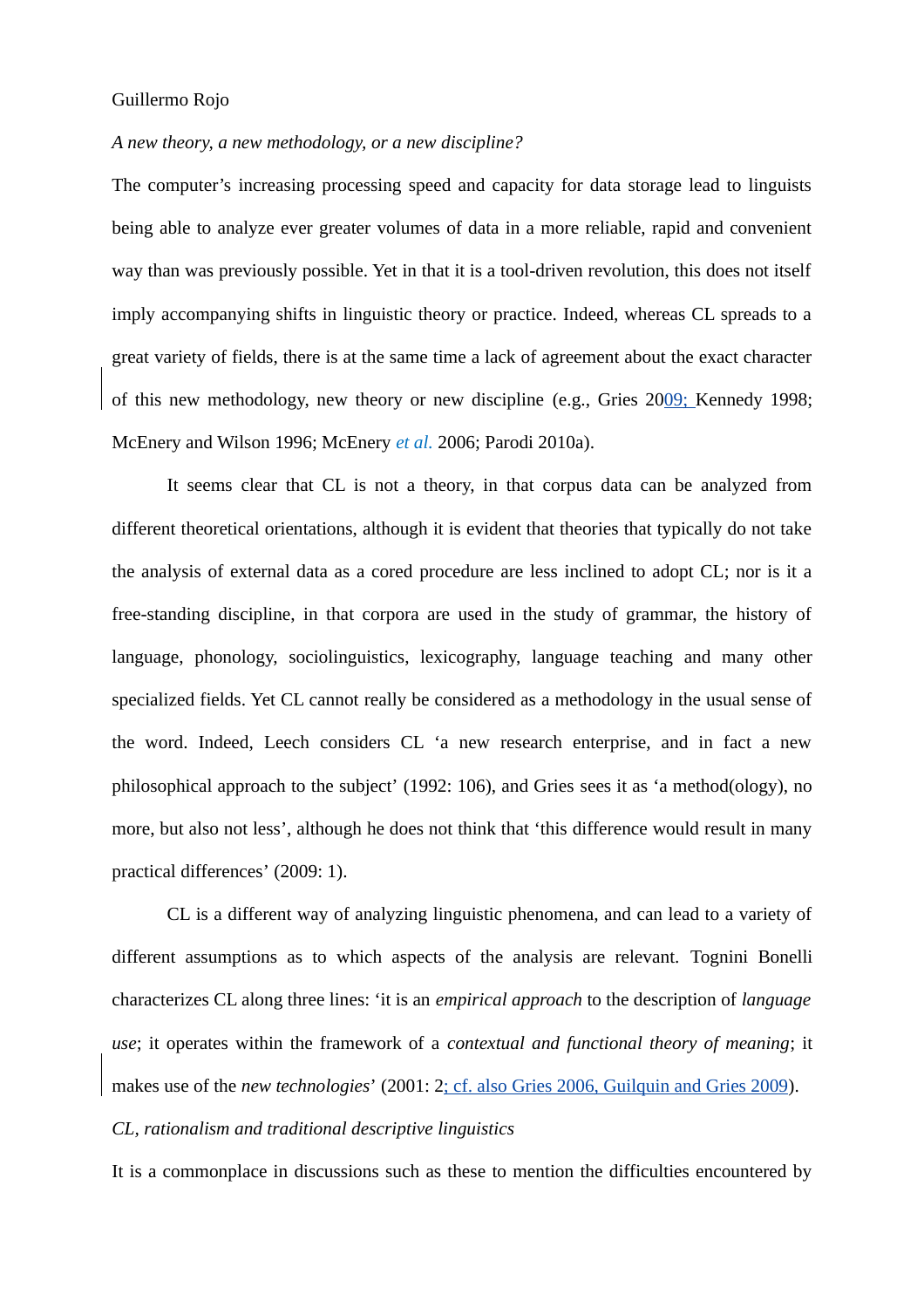CL in its early years. The Brown corpus appeared at the moment in which generative linguistics was taking off, and the differences in approaches were so great that it seemed impossible to find any common ground. Chomsky in particular voiced strongly critical considerations to corpus implementation, corpus use, and the role of statistics in grammar. However partially valid his arguments here, we should recall that what Chomsky had in mind was mainly the conception and use of corpora by distributionalists (Caravedo 1999), and also that CL has changed in many significant respects since these criticisms were made. In fact, generative linguistics and CL have both changed immeasurably since then, rendering the great majority of these points either irrelevant or at least of only a secondary nature (Rojo 2010a).

The difference between these two great paradigms in current linguistics is clear and can probably be founded on the conception and utilization of data. According to Aarts (2000, 2002), data may be intuitive or non-intuitive. The former are the result of introspection or of judgments made by other speakers. Non-intuitive data ʻare provided by what people actually say and write' (2002: 4) and can be either anecdotal or drawn from corpora. The use of intuition-based data typifies Chomskyan linguistics. On the other hand, the essential characteristic of relying on non-intuitive data is not the type of data itself, but rather the way of collecting and analyzing that data, and is the main difference between traditional descriptive linguistics and CL. It has often been argued that linguistics has always employed the systematic collection and use of real data in diachronic studies, for example. CL in this sense follows the same basic procedure, and would not thus constitute a new methodology. Yet this is only partially true, because the use of data in these traditional areas of linguistic studies falls within the category of anecdotal data indicated by Aarts, in the sense that their collection is neither systematic nor exhaustive, and that these data are initially selected in function of their assumed relevance for the specific analysis in question. The use of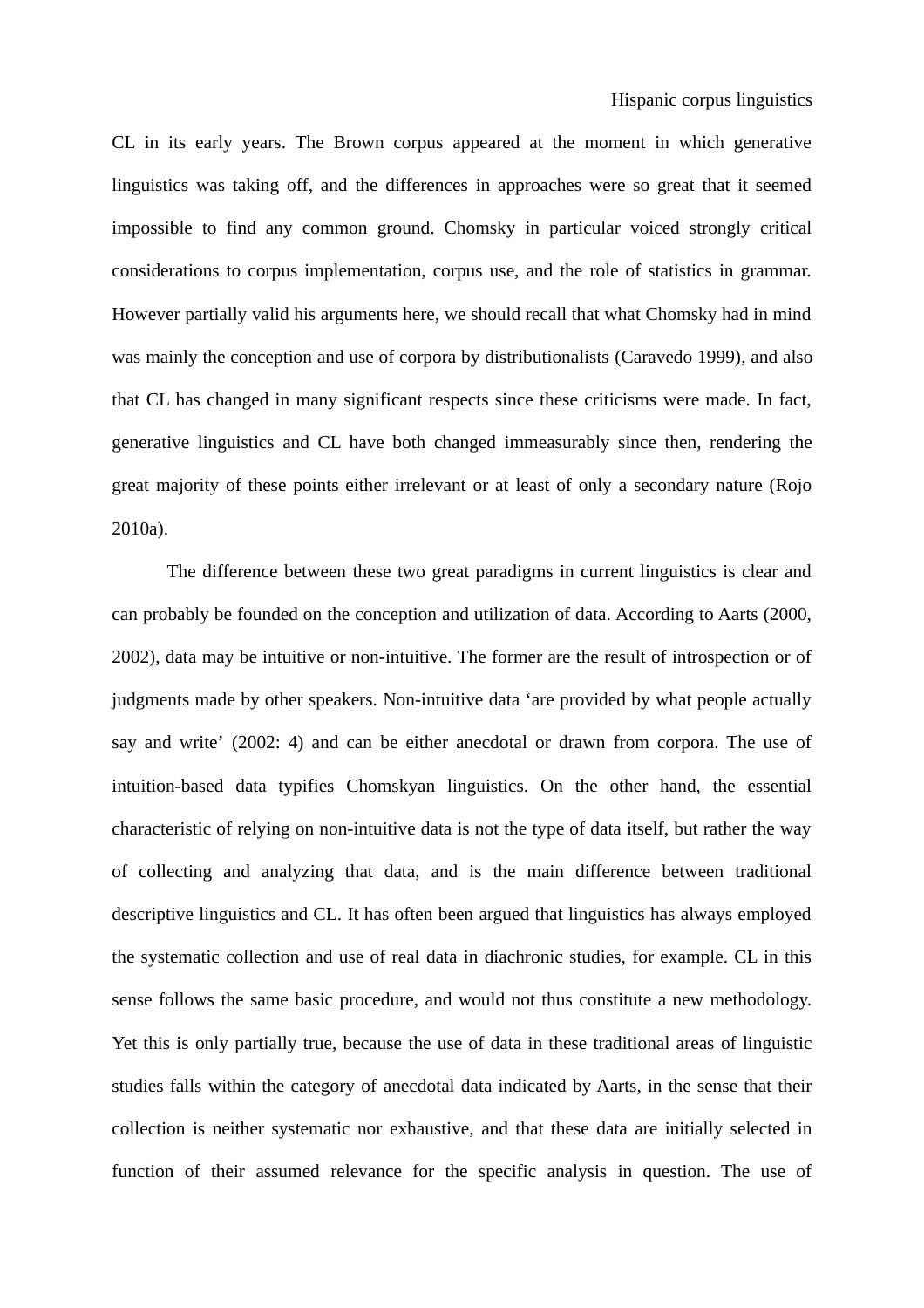computers to store and retrieve information means that CL can aim for what Leech (1992) and Quirk (1992), among others, have called ʻtotal accountability', that is, exhaustive analysis, without prior selection, of all the data in a corpus.

# *Size of corpora and representativeness*

Relatively few years ago  $-\alpha$  as a consequence of the limitations of computers at the time  $-\alpha$ textual corpora were either small (one million words, following the Brown corpus model) or relatively small (one hundred million forms, following the BNC model). In both cases, compiled texts were carefully selected for representativeness, balanced and highly encoded. These days, reference corpora often contain hundreds or even thousands of million words, mainly downloaded from the internet or directly incorporated from existing electronic formats, and almost always paying only passing attention to the old questions of representativeness and balance. Indeed, a more radical formulation, 'web as corpus', defends the direct use of all available material on the web, with a volume clearly far greater than anything that might be integrated into a reference corpus, and with no cost of implementation or software issues, in that commercial search engines can be used as the user-interface.

Size and representativeness, at least in CL, are closely related. Hence, if you need to get a representative sample of a certain linguistic variety in a corpus of only one million words, it is necessary that the corpus be composed of many short texts, carefully selected for origin, type, topic, and so on. Such characteristics assume greater importance if your searches are global, involving the whole of the corpus. However, constructing a representative sample of a linguistic variety is itself problematical, in that we don't know the real quantitative characteristics of the linguistic universe we are trying to capture. Decisions as to the percentage of oral texts, of different types of written texts, and texts from different countries, for example, will always be approximate, in that no strict criteria can exist (Baker 2010a).

Fortunately, the difficulties arising from issues of representativeness and balance in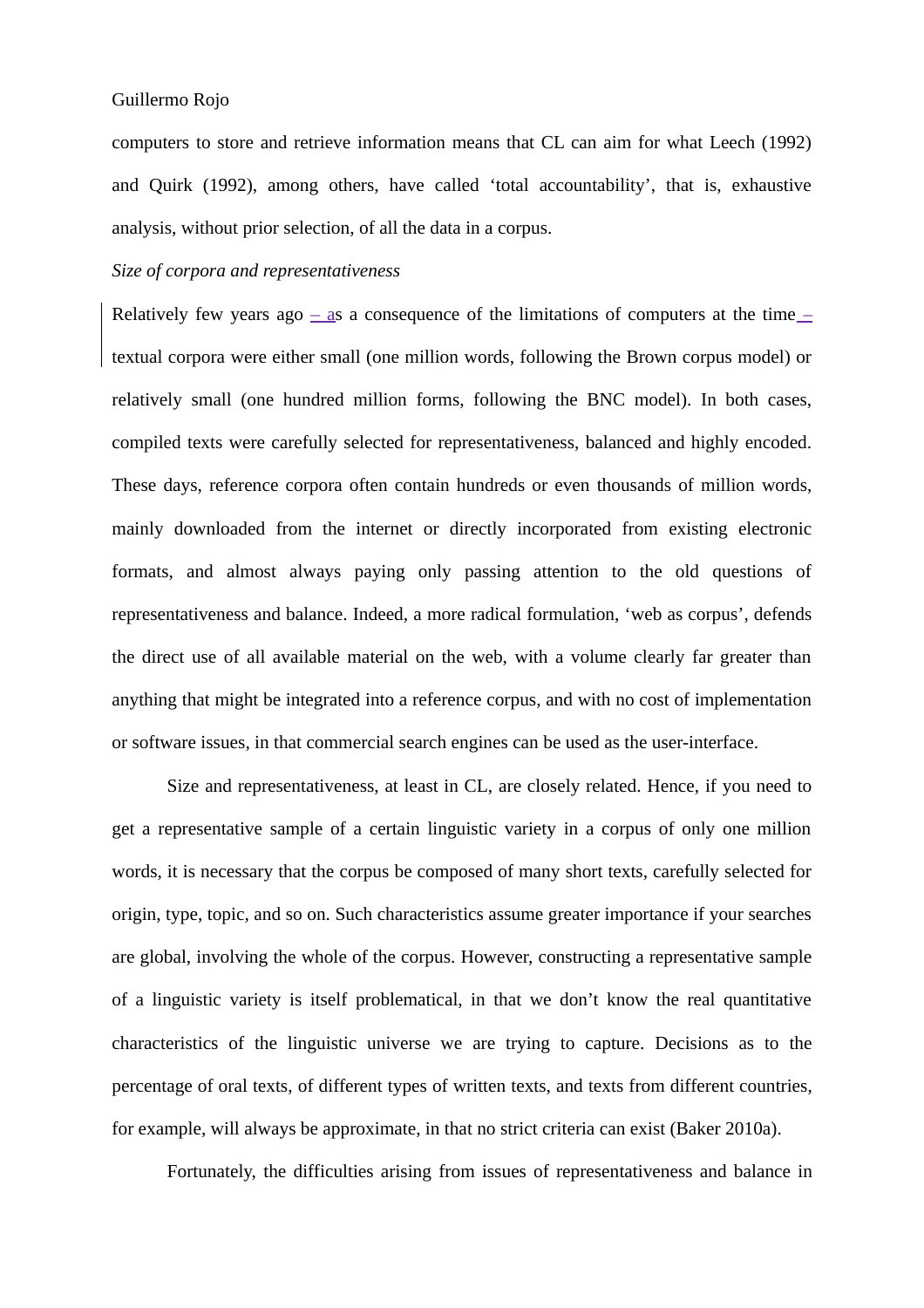textual corpus are now very much reduced. The great size of today's reference corpora itself solves many of these problems. However, and most importantly, it is the current corpus size together with the processing capacity of modern computers that has radically changed issues here. In general, it is not the total frequency of a word or other form that interests the corpus linguist, but rather its frequency in different types of texts, texts produced at different times, in different countries, etc. Given that normalized frequencies are generally used, differences in the sizes of sets involved in comparisons are no longer of great concern, as long as corpus and subcorpora sizes satisfy requirements as to balance.

### *Texts and corpus*

A corpus consists of a series of (pieces of) texts, generally a very large number of them. However, seen as a whole this is much more than simply a collection of texts. Indeed, from the very beginning of CL, the difference between the simple accumulation of texts in electronic form (an *archive*) and the integration of a series of texts according to a certain design has been noted (Atkins *et al.* 1992).

One distinguishing feature of corpora is the very existence of a design. Texts are selected based on their compatibility with criteria relating to text type, temporal distribution, the relative weight of different elements included, etc. and should reflect the representative and balanced character of the corpus. Encoding (cf. below) is added to the text, and can subsequently be used as a means of identifying subcorpora from the whole. All of which implies that ʻWeb as Corpus' is, in a strict sense, not an adequate expression. The plethora of texts found on the web have no design and no general unified purpose (Sinclair 2005). Using the traditional terms, we might say *Web as Archive*, in that the web can indeed be searched to find occurrences of different expressions, but this can go no further in terms of the analysis of each occurrence. Only a corpus, compiled according to a design, allows us to move from individual level of a text to an understanding of it from a broader, systematic perspective.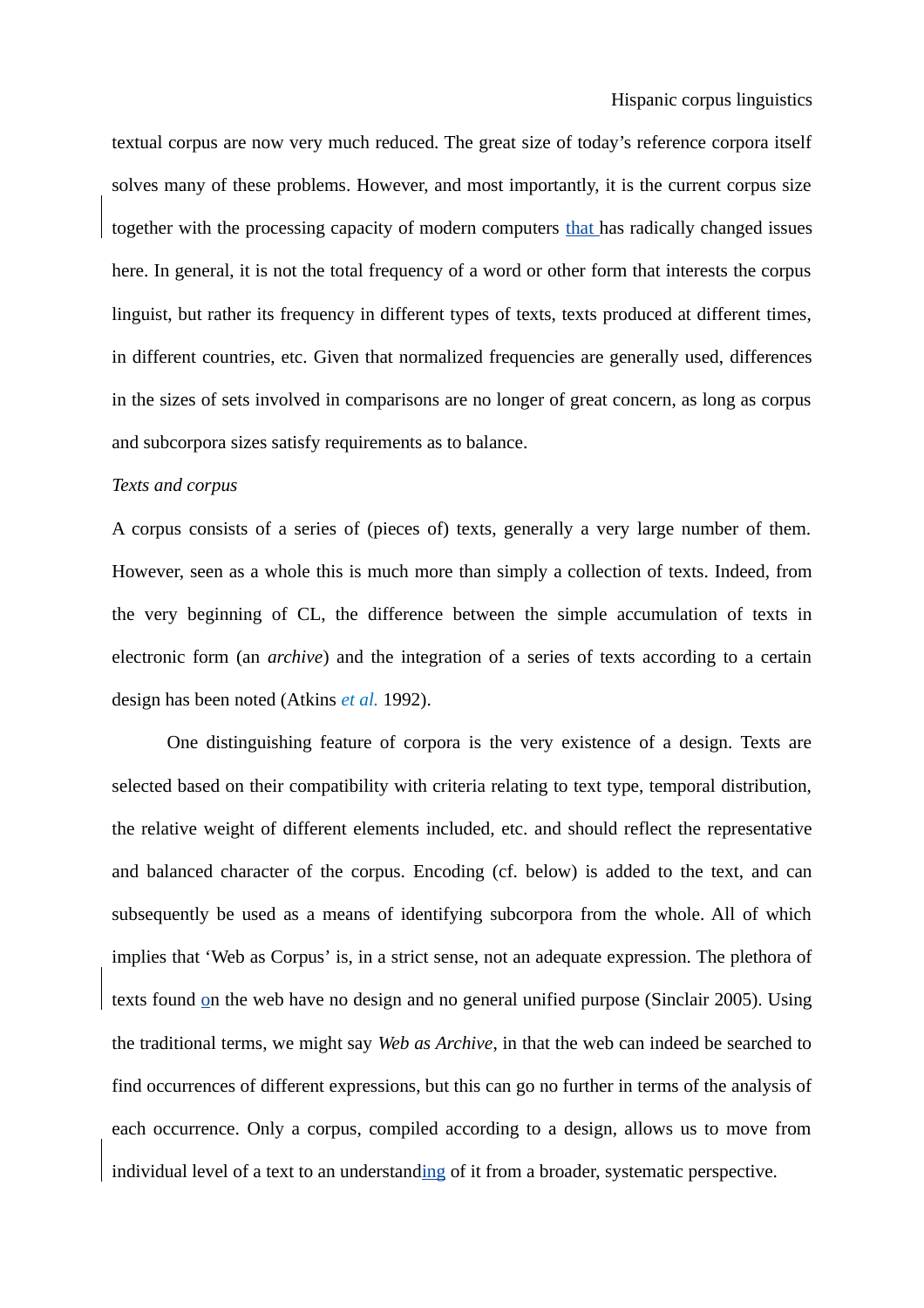As Tognini Bonelli (2010: 18-20) observes, there are many differences between reading texts and reading a corpus. A text is read line by line, whereas a corpus is typically analyzed by looking at concordances of specific forms across a variety of sources. The text ʻis an instance of *parole* while the patterns shown up by corpus evidence yield insights into *langue*'

# *Corpus encoding*

The encoding of corpora has undergone important modifications in recent years. Given their electronic format, character representation in texts needs to be encoded according to a specific system. Even here there are difficulties, with many current programming languages not able to cope with so-called 'special characters', that is, those not belonging to the set used in the alphabet normally used in standard American English.

But 'encoding' has two further senses in CL. The first we might call extra-textual encoding. This consists of the indication, in a way that the search application can handle, of the bibliographical data of every text, and including at least the features of year of publication or production, the name, nationality (and, if possible, gender and age) of the author, in addition to all features used in the basic corpus configuration. Naturally, it is extra-textual encoding that makes possible the selective recuperation of data.

Second is intra-textual encoding, by which we mean encoding that refers to the text structure and other possible factors. Encoding text structure has limited importance. The rise in size of corpora, and the increasing use of texts in electronic format for which no prior printed versions exist, has rendered the indication of features such as page number irrelevant. Of greater importance are aspects related to the internal structure or the text or the characteristics of the edition, mainly in corpora with a diachronic orientation or with data on spoken language: citations, errata, turns, overlaps and additional interventions in oral texts, etc.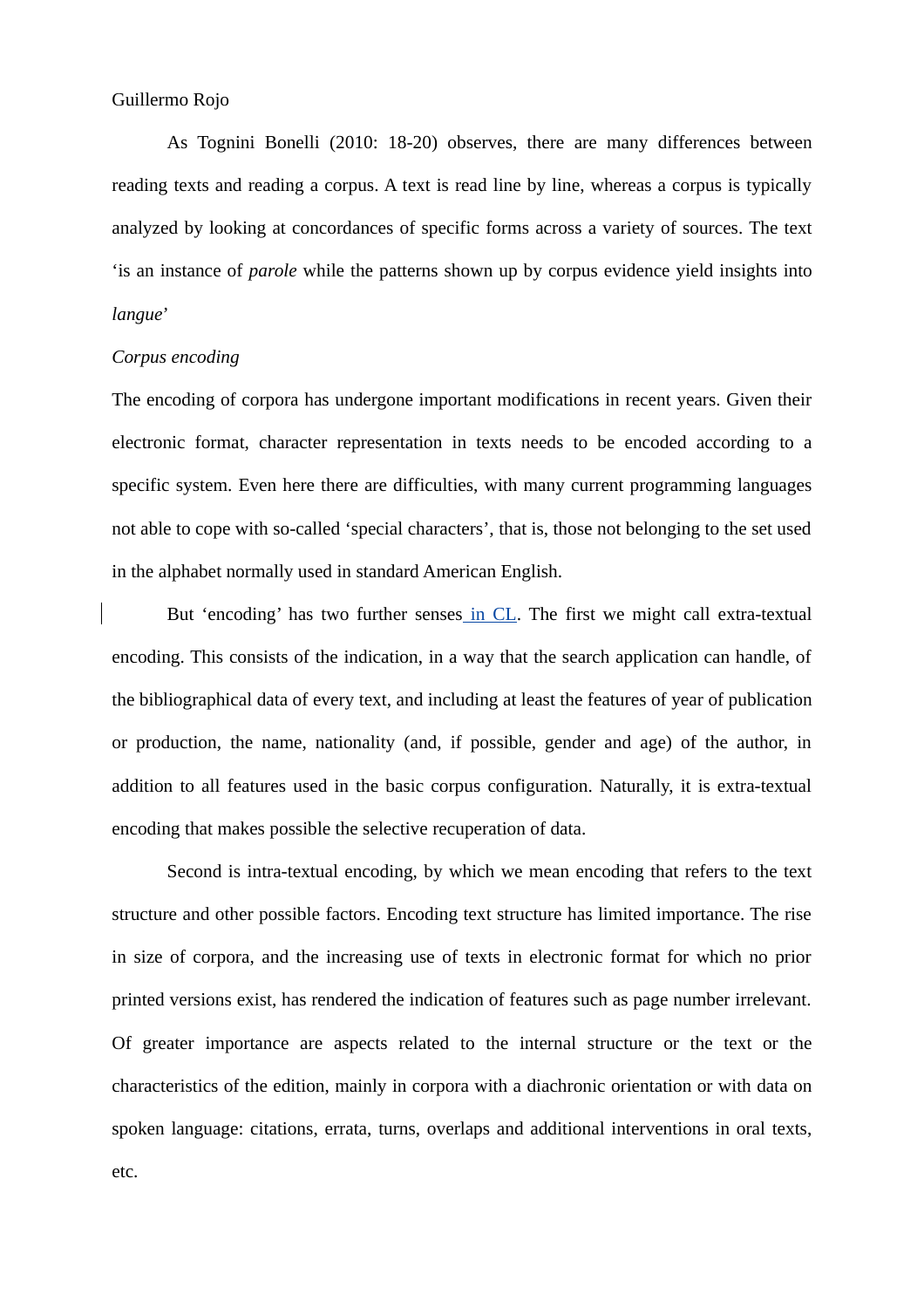Much of this was simply impossible until the introduction of SGML (*Standard Generalized Mark-up Language*) and its derivations (XML mainly). The *Text Encoding Initiative*, in its successive editions, established a *de facto* standard for corpus projects. From today's perspective, it seems that in some aspects at least, text encoding was a target in itself and was not always seen as a means of facilitating the extraction of information from corpora.

Nowadays things are simpler and more efficient. The degree of extra-textual and intratextual encoding depends on the characteristics of a text and the objectives established for the corpus. Thus, a small corpus composed of texts of a very specific type (say, medieval bibles in Spanish) must have a high degree of encoding so that all textual and hypertextual information relevant to this text type is available. On the other hand, huge corpora compiled from material downloaded directly from the web can include only data that can be obtained and integrated automatically. Between these two extremes are reference corpora, normally containing hundreds of million words, and including information relevant to the construction of the corpus which will allow for diverse forms of selective searches.

# *Corpus parsing and tagging*

What is first seen with a corpus is usually an electronic version of a written text, that is, a set of orthographic words with some typographical marks expressing additional information. This extremely useful resource is, nevertheless, limited in its uses by the orthography itself: what can be recovered relates only to the graphic presentation of any elements we might be interested in. Of course, depending on the morphological characteristics of the languages, it is possible to simulate morphological characteristics via orthographic forms. A search using the expression *cant\**, for example, will recover all forms belonging to the paradigm of the regular verb *cantar*. But the problems are immediately evident: such a search will also return every other form whose first four characters are *cant* (*cantera*, *cantuesa*, *cantina*, *cantimplora*, etc.), forms linked to the verb *cantar* but not belonging to its paradigm (*cantor*, *cantante*,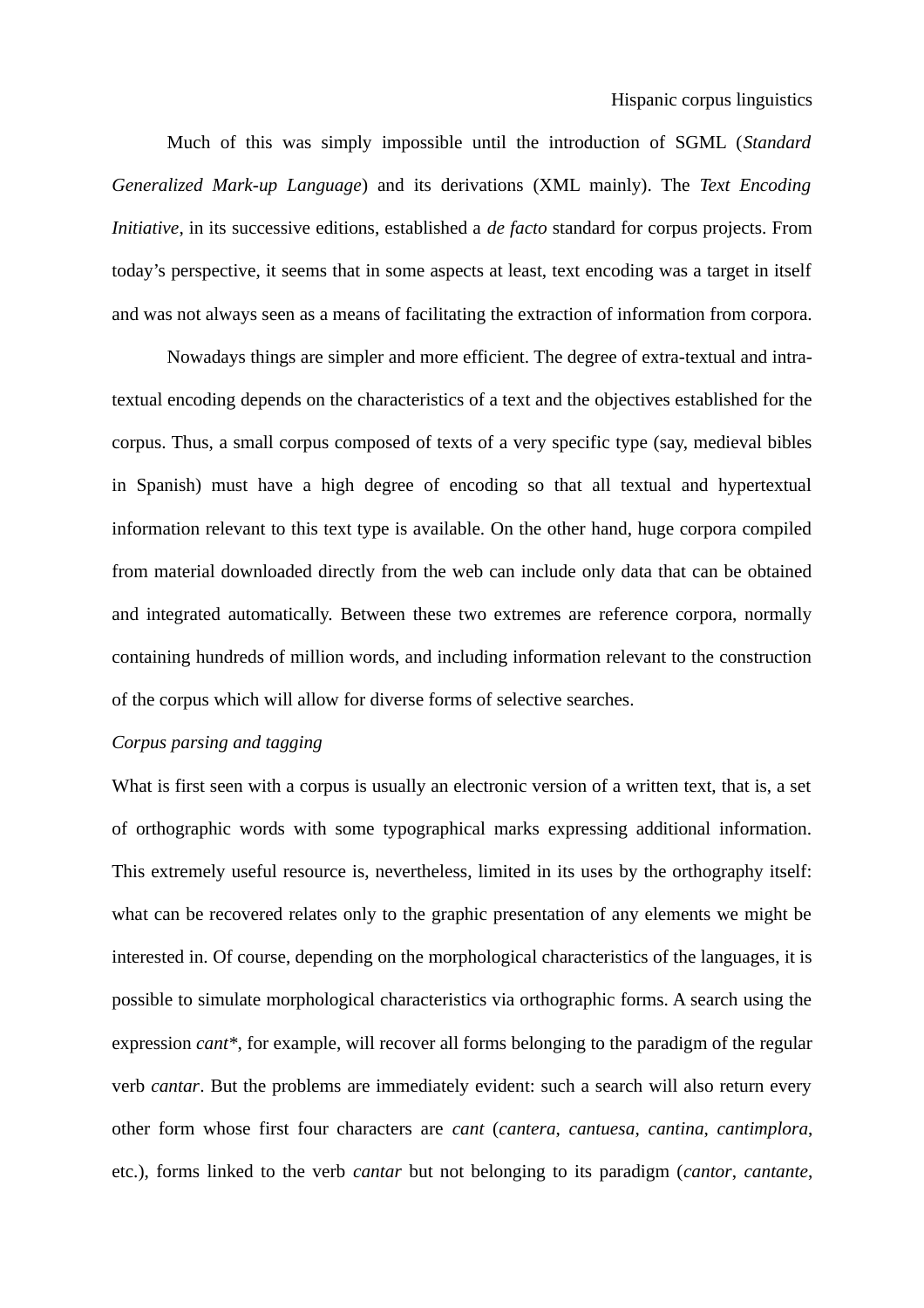etc.), and, of course, cases of homographs of forms of the verb *cantar* (as *canto* 'stone'). Furthermore, if a corpus were to contain only the electronic equivalent of written forms, searches for abstract grammatical features, such as noun + adjective + adjective or verb + preposition, would not be possible.

Solving this problem involves the addition of this lexical and grammatical information. So, the form *llegaremos* will be associated with the set of indications 'first person, plural, indicative, future of the verb *llegar*'. This can only be done automatically when working with a corpus of hundreds of million of words, and hence computational linguistics is drawn into the process (see Martí and Taulé, this volume). The objective of morphosyntactic tagging is to associate the corresponding tag (in a system with an acceptable degree of generalized usability) to every form in a text. This task presents major difficulties, the specific nature of which depend on the morphosyntactic characteristics of a particular language. The size and complexity of such a task is well exemplified by the form *la*, which is the second most frequent orthographic word in current Spanish (4,11% of all words in the CREA without taking into account its appearance as an enclitic form -*mírala, mirarla, mirándola*, etc.*-*): *la* can be an article (*la lámpara*), a personal pronoun (*la trajeron*) or a noun (*la* the note of the musical scale). Indeed, one of the main problems with Spanish in this sense is the prevalence of homographs. Such cases require disambiguation (not an especially appropriate term, in that there is normally no real ambiguity in the text) and the use of the correct tag in each context.

At this level of analysis, taggers handle contextual information introduced via statistical considerations, via contextual rules, or via a combination or both systems. It is necessary to assume that no automatic system can be 100% successful in this task. Indeed, even two linguists working on the same text might well have certain not trivial differences about the attribution of tags at various points in a text. Furthermore, automatic tagging often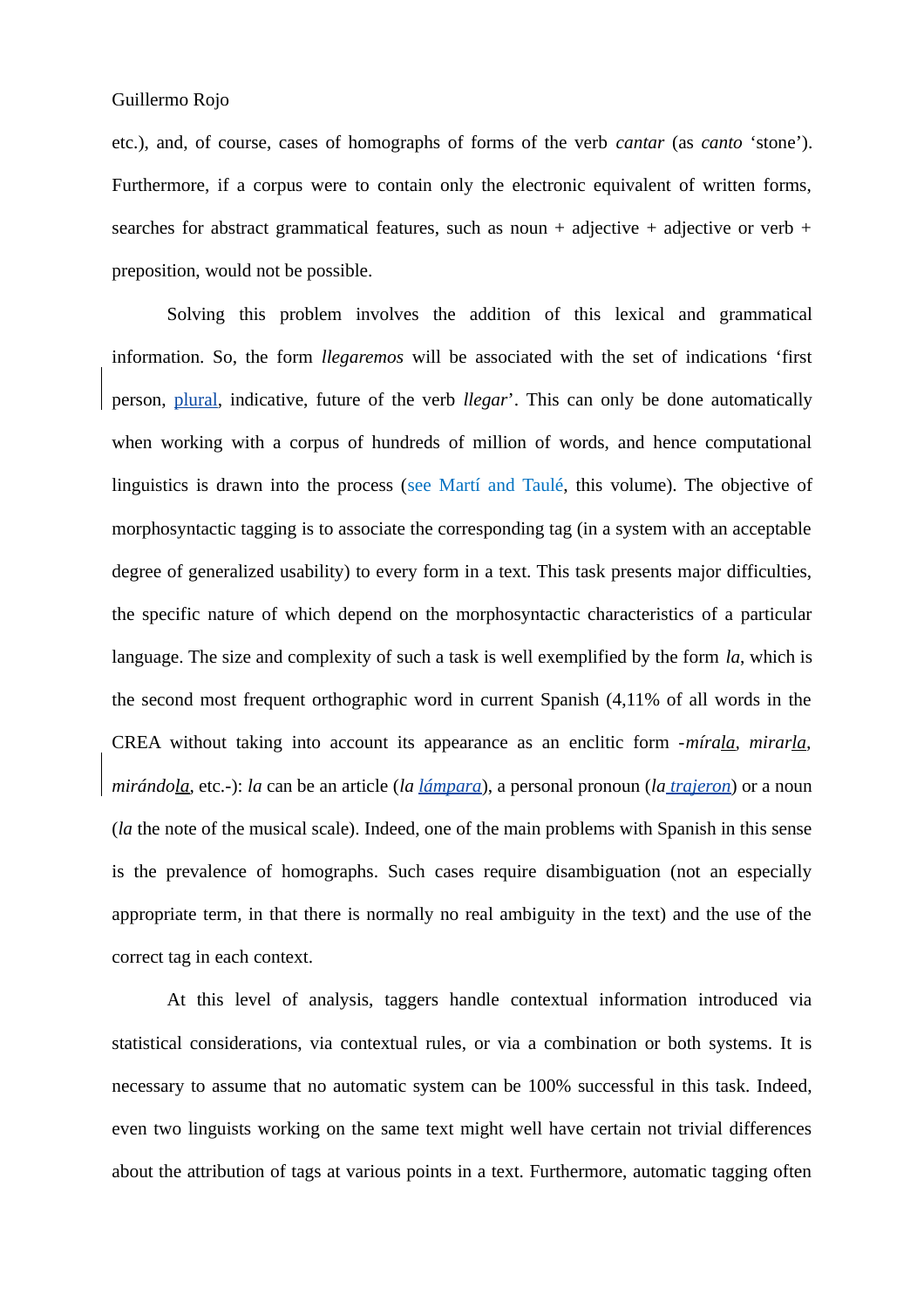relies on contextual information within a range of a few words on either side of the word in question, whereas in many cases the appropriate information might be found several sentences away. Finally, the degree of success depends on the granularity of the tag system and the objectives established. For example, you might try to assign only the indication of part of speech and lemma (with no grammatical features), decide which cases of *cantaba*, *decía*, etc. correspond to the first or to the third person, or try to clarify whether the orthographic form *decírselo* must be analyzed in the same way as expressions like *decirse algo a sí mismo*, *decirle algo a alguien* or *decirles algo a algunas personas*.

Prior to tagging a text, it must be parsed, involving as a first step the segmentation and identification of tokens (usually known as tokenization), generally orthographic words. Following this, it is necessary to segment and identify the fragments of the text that will be used as the context for tagging. Morphosyntactic tagging is then necessary as a means of allowing for syntactic, semantic and pragmatic analysis and annotation. Many of these tools (or even all of them) are necessary for specific practical applications, such as machine translation, opinion mining, automatic summarization, natural language understanding, natural language generation, etc. (Lavid 2005).

# *Corpus typology*

The evolution seen in CL over the last half century has included its integration into mainstream linguistic studies. The compilation and use of corpora is now a common practice in many different fields of study, not restricted to linguistics, and includes corpora of phone calls, patient-doctor conversations, the language production of foreign language learners, etc. In all these cases, as well as many others, the technical component and point of departure are the same, with differences lying only on the specific characteristics of the texts involved. They usually share also a secondary, but important, feature of linguistic corpora: their public character, that is, the fact that corpora are built, encoded and tagged with the clear intention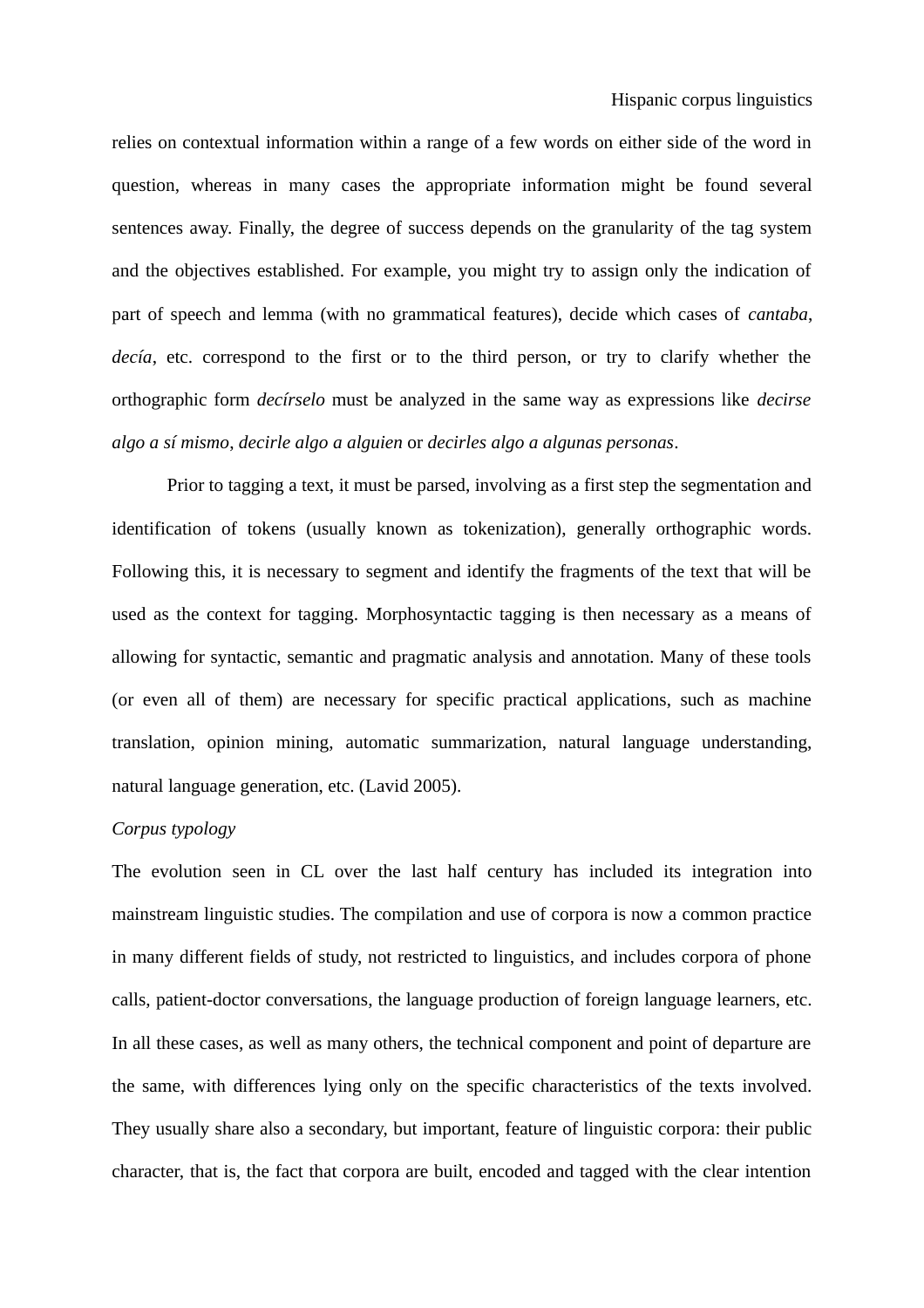of providing access to the totality of the corpus to those professionals interested in it or, when owners rights make this impossible, they allow for searches of its contents through concordances, the analysis of collocates, phraseology, etc.

From a general point of view, a corpus can have different orientations or characteristics depending on the types of texts it contains and their mutual relations. So, a corpus may be built with a synchronic or a diachronic orientation, may look for the existence of diatopic, diastratic or diaphasic differences or it might focus on what can be considered the standard variety of a language. The former is the case of GRIAL, in which the differences related to genres of texts are the objective of study (Parodi 2010b), the *Corpus oral de lenguaje adolescente* (COLA, cf. Hofland *et al.* 2005), or the corpus *Iberia*, integrated by scientific texts (Porta Zamorano *et al.* 2011). And, of course, attending to the processes developed with the texts, a corpus might be encoded or not, morphosyntactically tagged or not, and syntactically analyzed or not.

Leaving aside these general issues, the first factor with regard to corpus typology is the nature of the texts included: novels, oral texts, foreign language learners' production, child language, newspapers, technical writing, parliamentary speeches, or indeed combinations of several of these. A second, associated factor is that of the difference between a reference corpus (that is, a general corpus built with the objective of representing the general characteristics of a certain linguistic variety at a certain moment or over a given period) and corpora with specific purposes (learner language, technical corpus, training corpus, corpus for the study of specific types of texts such as bibles, goliardic poetry, works from one author, cultural trends and movements, etc.).

In the early days of CL the difference was established between open and closed corpora. A closed corpus is designed with a specific size and distribution of the different types of texts it can include; when these objectives are reached, the corpus is complete, as is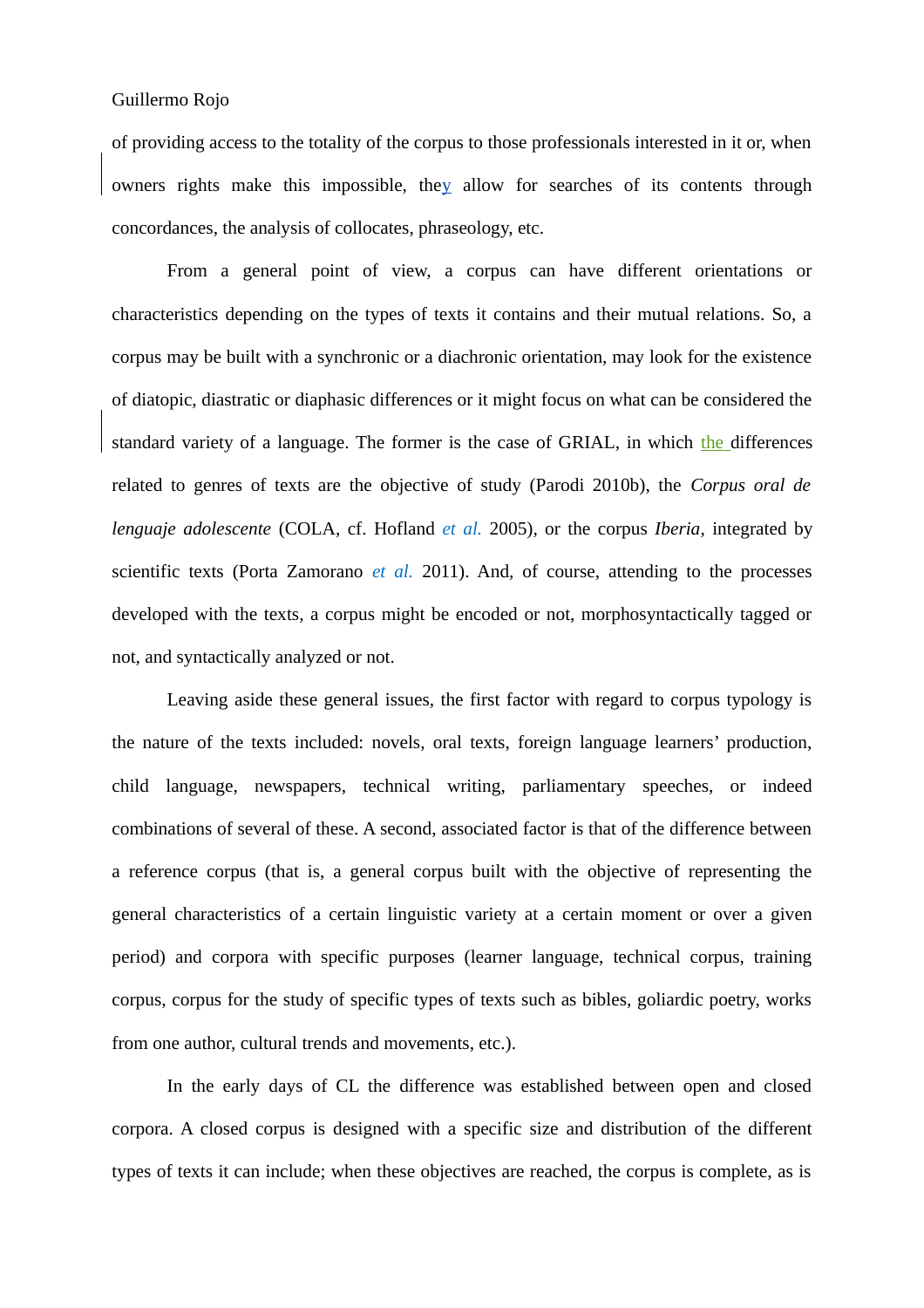the case with the CE or AnCora-ES. An open corpus, on the contrary, has a general design, but new texts can always be added to it. Thus, a closed corpus, once finished, remains identical, but becomes obsolete for many of its initial purposes after only a few years. On the other hand, an open corpus is potentially in a state of constant renewal, and these changes, although enriching the content, present difficulties in the reproduction and comparison of search findings at different points in time. Sinclair (1991) modified this ʻclassical' view by introducing the concept of 'monitor corpus', a corpus which would process continuously a great amount (at the time of the proposal) of text, processing the information contained in them and storing the results (Teubert and Čermáková 2007). A different but related type of corpus is the intermediate solution devised for *Corpus of Contemporary American English* (COCA, cf. Davies 2009) and the *Corpus del español del siglo XXI* (CORPES). In its first phase, the CORPES is intended to contain 25 million words for each of the years 2001 to 2012 (300 million words in total) and will continue to grow in annual increments of 25 million words thereafter.

A corpus can be complete (containing the complete works by an author, members of a literary school or movement, the whole print history of a newspaper, etc.) or can comprise a sample of the productions of the members of the linguistic community (which leads to problems on representativeness and balance noted above). Depending on factors related to its objectives, scheduled distribution, rights and size, a corpus can be composed only of fragments of texts, complete texts, or indeed a combination of both. Finally, a corpus can be monolingual or multilingual, and the latter may be comparable (texts of the same type in different languages) or parallel (the 'same' text in different languages, i.e. translations).

## *The influence of CL*

As described in previous sections, the third phase in the history of CL includes its integration in almost every area of linguistic study. In very many technical studies in linguistics, one or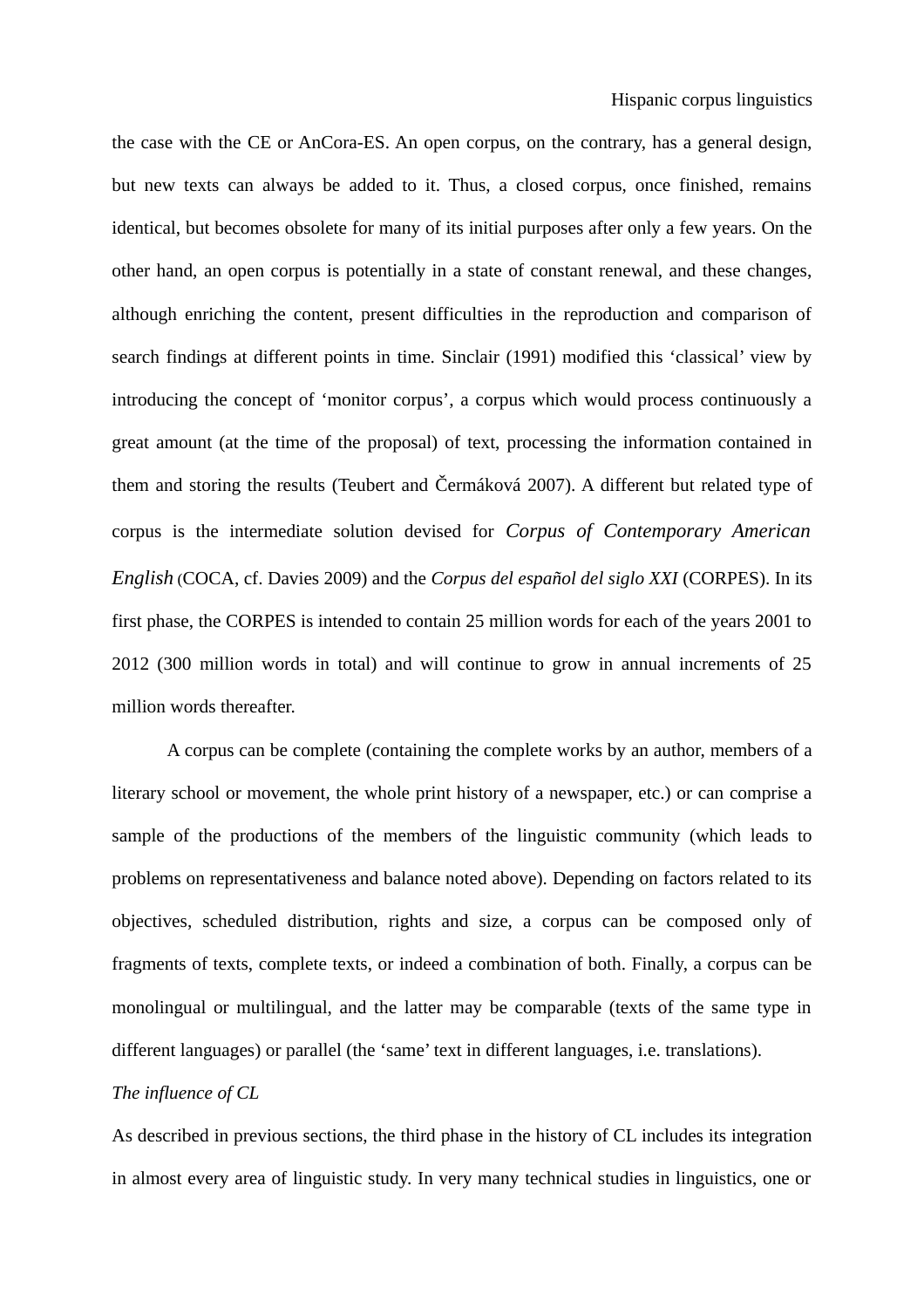more textual corpora are used, at least as a data source, irrespective of whether the work might be considered to form part of CL in a strict sense.

Despite this general extension, the influence of CL is currently felt more strongly in some fields of linguistics than others. The most important field here is practical lexicography (or 'dictionaristics'). It constitutes the linguistic area in which CL has been most thoroughly integrated, and also serves to refute the well extended (yet false) argument that computers and the empirical cultural sciences are at best distant relations.

It is difficult, perhaps even impossible, to conceive nowadays of the existence of a lexicographical project without the use of computers in each of its components and phases, and more specifically the use of corpora (either of general use or built for that project) in the first two phases recognized by Zgusta (1971) (cf. Rojo 2009): the collection of materials, and the determination of the relation of lemmas that the dictionary will contain. We might recall that the first corpora were used mainly for the analysis of the frequency of words and the determination of their contexts of occurrence and meanings. Following the construction of the Brown corpus and its British counterpart (the Lancaster-Oslo-Bergen corpus), John Sinclair began to develop the COBUILD project, whose main characteristic was specifically the determination of words and their senses as they were found in 'real English' through their presence and behavior in a textual corpus (Sinclair 1987). Some years later, the Longmann corpus adopted the same orientation, and the BNC can be considered as a natural consequence of both these. In the Spanish context, the Real Academia Española took the decision in 1995 to compile the *Corpus de referencia del español actual* (CREA) and to adopt it as the main source of documentary data for the DRAE, its general dictionary. Some months later, a similar decision was adopted with respect to the documentation for the *Diccionario histórico*, leading to the *Corpus diacrónico del español* (CORDE) and, more recently, to the more specific *Corpus del nuevo diccionario histórico del español* (CDH).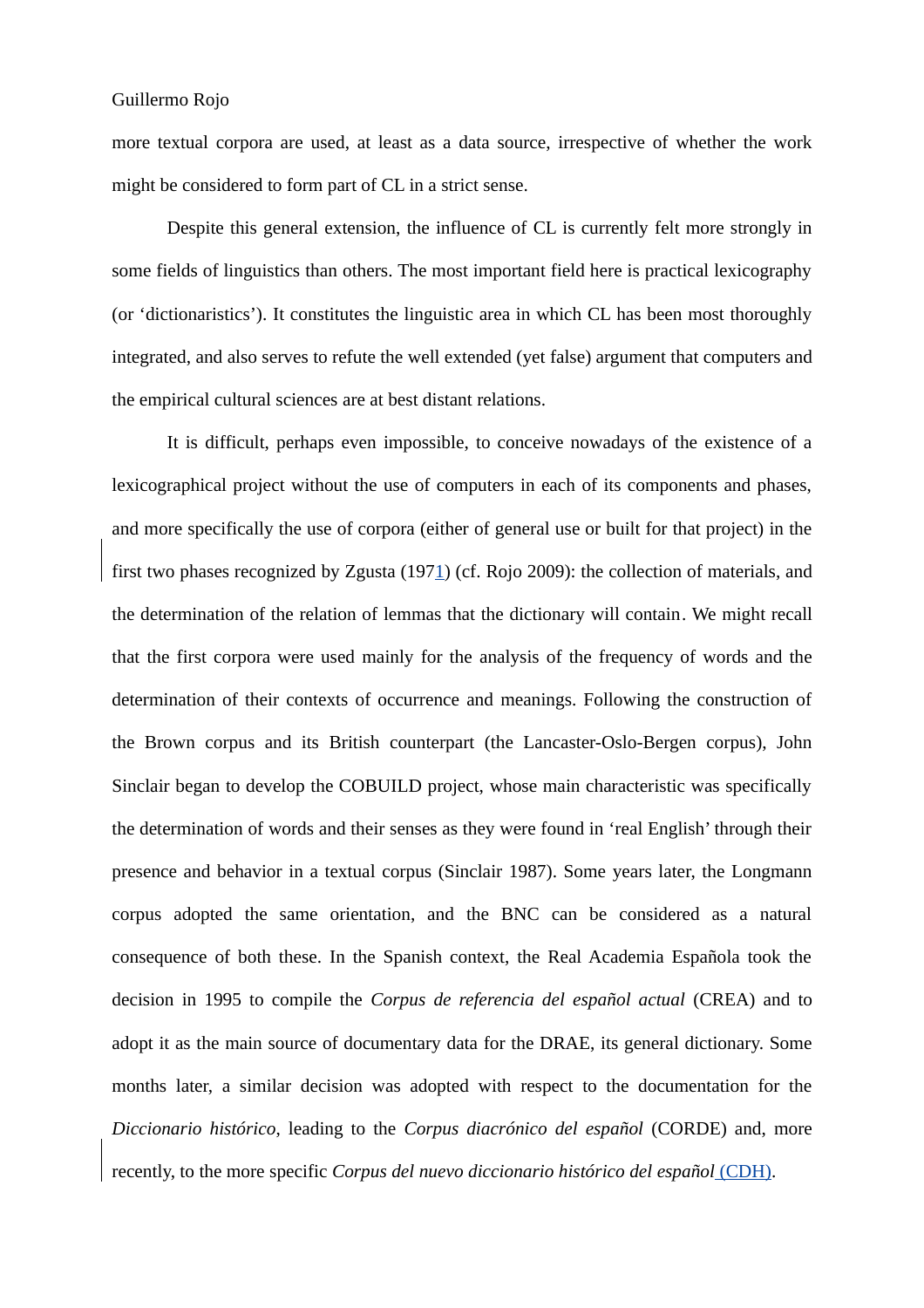The existence of diachronically oriented corpora has exerted a great influence on the study of the history of languages, especially in terms of their grammatical component. There is a large body of work on grammatical changes in very different languages. It is clear that the construction of a corpus containing texts from different periods, in which even the characters used may differ, and with important problems regarding authorship, date of composition, authentication of the text, edition, etc. implies many additional problems. Indeed, CORDE, containing 280 million words from the origins of Spanish up to 1974, is the exception and not the rule. Recently, the approaches known as ʻmodern diachronic corpus' (cf. Mair 2009) and ʻcomparative corpus linguistics' or ʻshort-term diachronic comparable corpus linguistics' (cf. Leech *et al.* 2010) has arisen with the study of changes produced in the last thirty or fifty years of a language as its objective .

A third area in which CL has led to significant changes in the way of working is sociolinguistics (cf. Baker 2010b; Kendall and van Herk 2011; Romaine 2008). Returning to Lope Blanch's proposal for developing the project on the *norma culta* (cf. section 2.1), we note that the project was not conceived of as a textual corpus *per se*, yet the great number of texts collected could have constituted a fine corpus, comparable to the *International Corpus of English* (ICE). In fact, the *Asociación de Lingüística y Filología de América Latina* (ALFAL) made a selection from the interviews from *Norma culta*, normalizing their distribution among cities, genders, ages and sociocultural levels, and used them to compile the ALFAL corpus (Samper 1995; Samper *et al.* 1998), subsequently distributed on CD. The ALFAL corpus and many of the other original interviews of the *Norma culta* have also been included in the CREA. Moreover, many of the interviews from the *Proyecto para el estudio sociolingüístico del español de España y de América* (PRESEEA), currently in its last phase will form part of the oral component of the CORPES.

CL is widely used in applied linguistics (Hunston 2002) and in every field of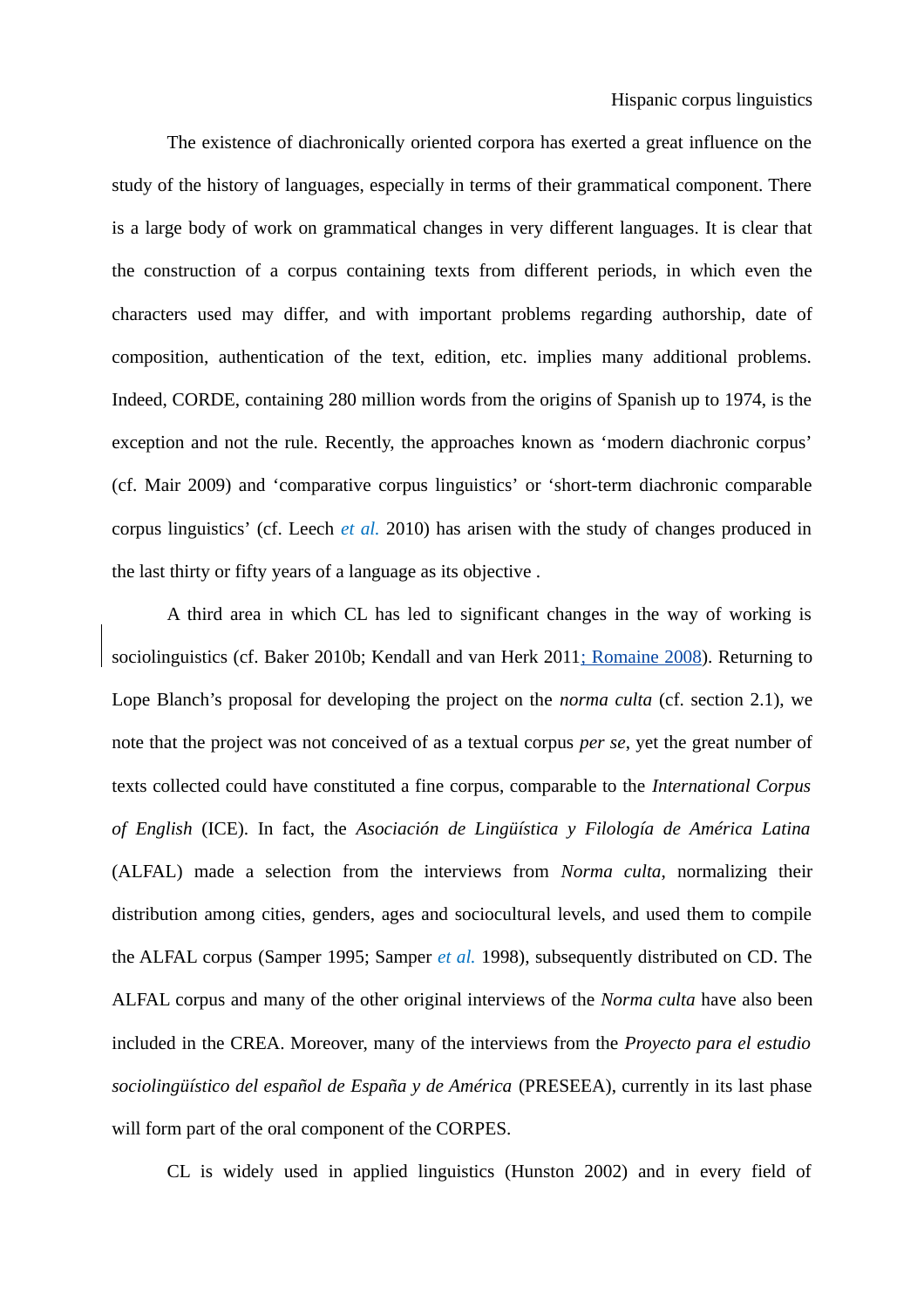linguistic research (Meyer 2002), but it is no coincidence that practical lexicography, historical linguistics and sociolinguistics can these days be considered the three main areas in which CL shows the greatest development. Given the tendency in traditional lexicography to write new dictionaries based on older ones, with scant attention to real language use, the availability of data on meanings, frequency, contexts for use, distribution, etc. constitutes a decisive change, with important repercussions in every field of practical lexicography, including the historical area. Historical linguistics, sociolinguistics, and historical sociolinguistics (Conde Silvestre 2007) constitute what, from an integrated perspective, is now known as variation and change. Textual corpora allow access to data on the distribution of linguistic phenomena in different time periods, countries, genres of texts, etc., and the ability to relate findings to speaker-characteristics such as age, gender, and sociocultural level or linguistic registers (Parodi 2007). Clearly, the advantages of selective recovery, as mentioned above, are crucial here.

### *Quantitative analysis*

As has been commonly observed, quantitative analysis is an important characteristic of CL. Naturally, this implies far more than simple counts of words and their meanings or of grammatical forms. What is really relevant is not the general frequency, but the differences in frequencies among different corpora or different subcorpora of the same corpus. Hence some statistical techniques must be employed, which itself entails that a grounding in linguistic studies should include a theoretical and practical knowledge of statistics. Indeed, Gries (2010 and many other places) argues that statistics ought to be a part of university linguistics programs, just as is the case in psychology, sociology, etc.

In support this argument we might bear in mind the enormous change that the consideration of frequency in linguistic studies has brought about (Bybee and Hopper 2001). Undervalued in traditional linguistics, and hardly even addressed in the initial stages of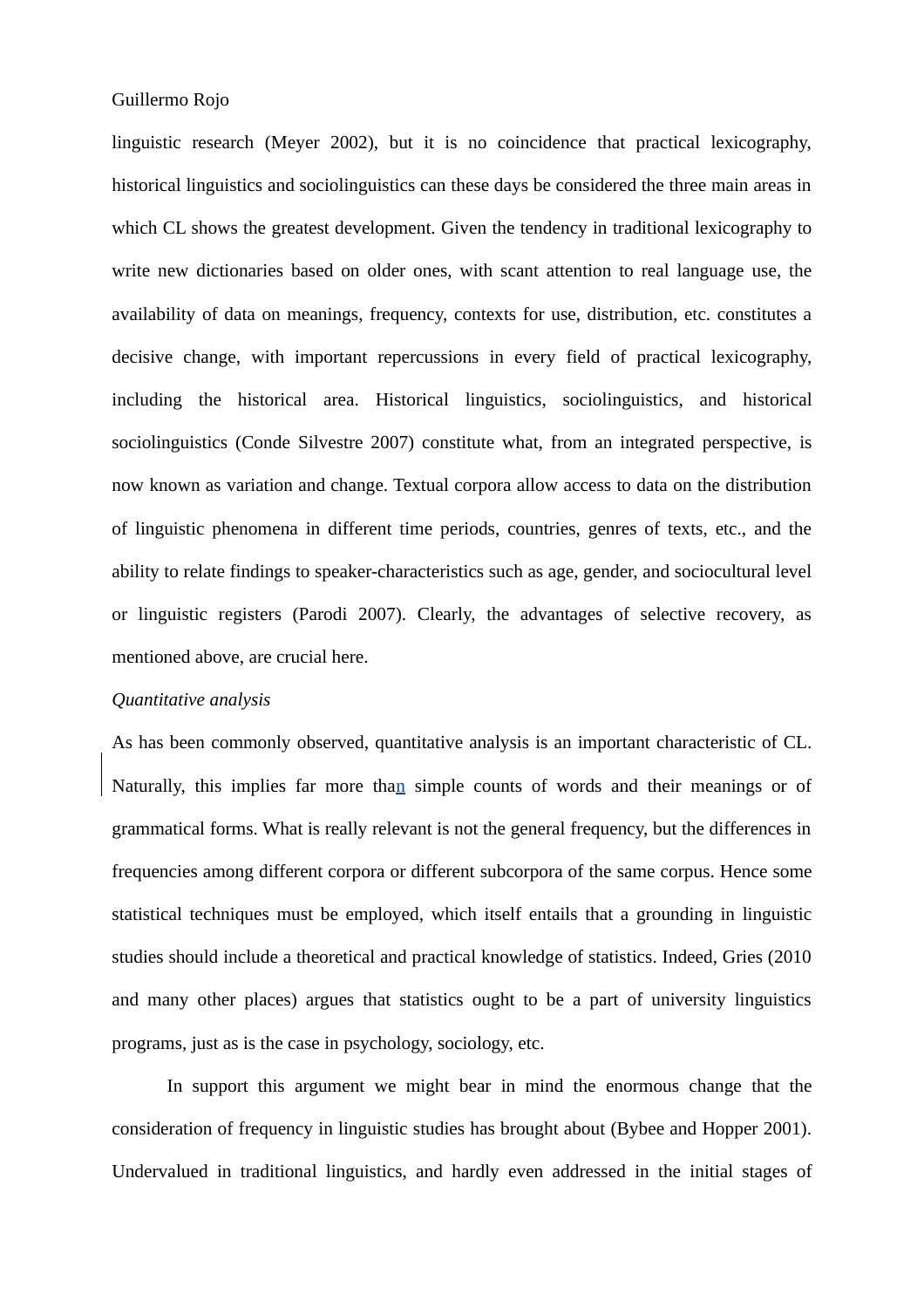Chomskyan linguistics, frequency has become a central aspect of all areas of linguistic and related analytical fields, from sociolinguistics to historical linguistics, and thoroughly embracing phonology, morphology and syntax. The change in attitude with respect to frequency has a complex set of causes (Bybee 2007), but what cannot be ignored is the importance of being able to obtain and analyze data from huge textual corpora and making comparisons with the frequencies from different parts of the same corpus.

# **Looking into the future**

In two different, but parallel processes, the development of CL has brought with it evident reductions in time, effort and money needed to build a corpus and at the same time the increasing acceptance across all linguistic disciplines of this way of analyzing phenomena. As a consequence, CL has shifted from the periphery of linguistic studies, the place where the Brown corpus was conceived, to its center. In the coming years we will see an extension and intensification of this process. As we can appreciate, corpora have broadened and deepened our knowledge of languages and in doing so have become an essential element in linguistic research. However, besides their main role in theoretical and descriptive linguistics, we might also note that corpora are also seen as more general resources, and as such are available to many different fields of applied linguistics, from the compilation of dictionaries and reference grammars to translation, through a host of other specialties, among them forensic linguistics, stylistics and even cultural studies.

With input methods based on the keyboard and OCR scans now a thing of the past, the work for integrating texts becomes ever simpler and cheaper, since an increasing proportion of texts exist in electronic format or are indeed directly published in this form. Changes with newspapers over the last twenty years perhaps gives us a good taste of what can be expected in the future of CL. (Rojo and Sánchez 2010).

The saving in time, effort and cost is, of course, reflected in the encoding of the texts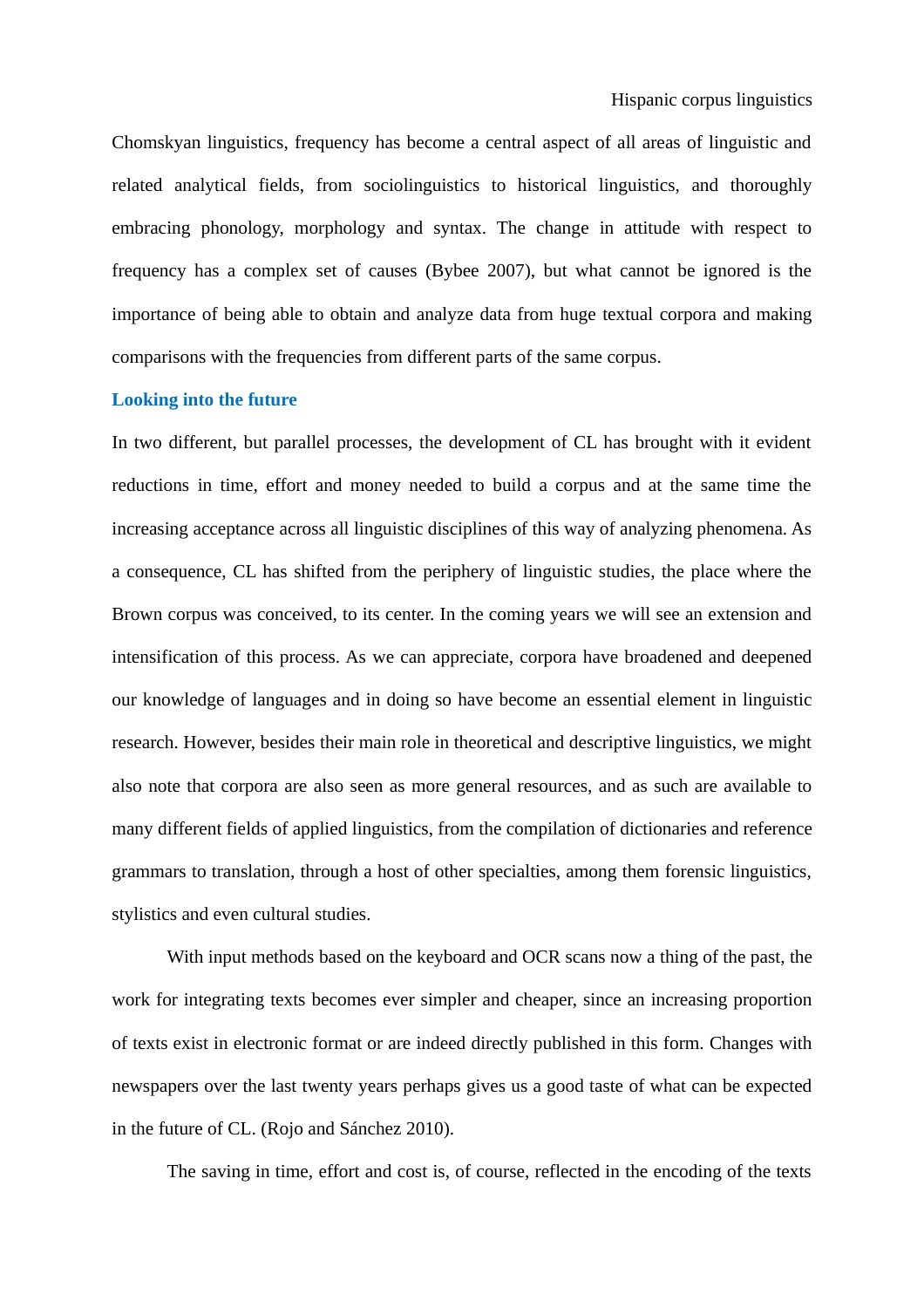in a corpus. We must take into account differences due to the existence of many types of corpus, with a plethora of objectives and characteristics. As already noted, the extreme points here are the use of web as corpus on the one hand, and on the other a corpus of reduced size, composed of texts of a relatively homogeneous nature and with a high degree of encoding marks and complementary utilities (links among different versions, translations, and so on). Reference corpora, occupying the middle ground, typically contain only the encoding marks useful for general uses. Thus, according to one's specific objectives, the size and complexity of the corpus necessarily changes. For example, if one is interested in the relative importance of alternative graphic or morphological variants (such as *zinc* or *cinc*; *asola* or *asuela*), a web search will provide useful and relevant data; but Google will be of little use in the differentiation of linguistic variants by country or text type, and in such a case a reference corpus will be necessary (Kilgarriff 2007).

We can expect that progress in computational linguistics will lead to better morphosyntactic taggers for both general and specific purposes. Such advances will help us to increase our knowledge of grammatical structures, and in the field of computational linguistics, corpora that are syntactically analyzed, and semantically and pragmatically annotated, will serve as the basis for applications such as opinion mining, natural language production, etc.

Finally, search applications will be able to provide users with sets of instances of sequences or cases of grammatical structures extracted from corpora of 500 or 1000 million words almost instantly, will be able to order results with respect to various parameters, and will calculate collocates in subsets of the corpus, giving the corresponding normalized frequencies, etc.

The future for CL lies in the integration of all these different functions. The cost and complexity of each of these tasks currently produces a situation in which a particular corpus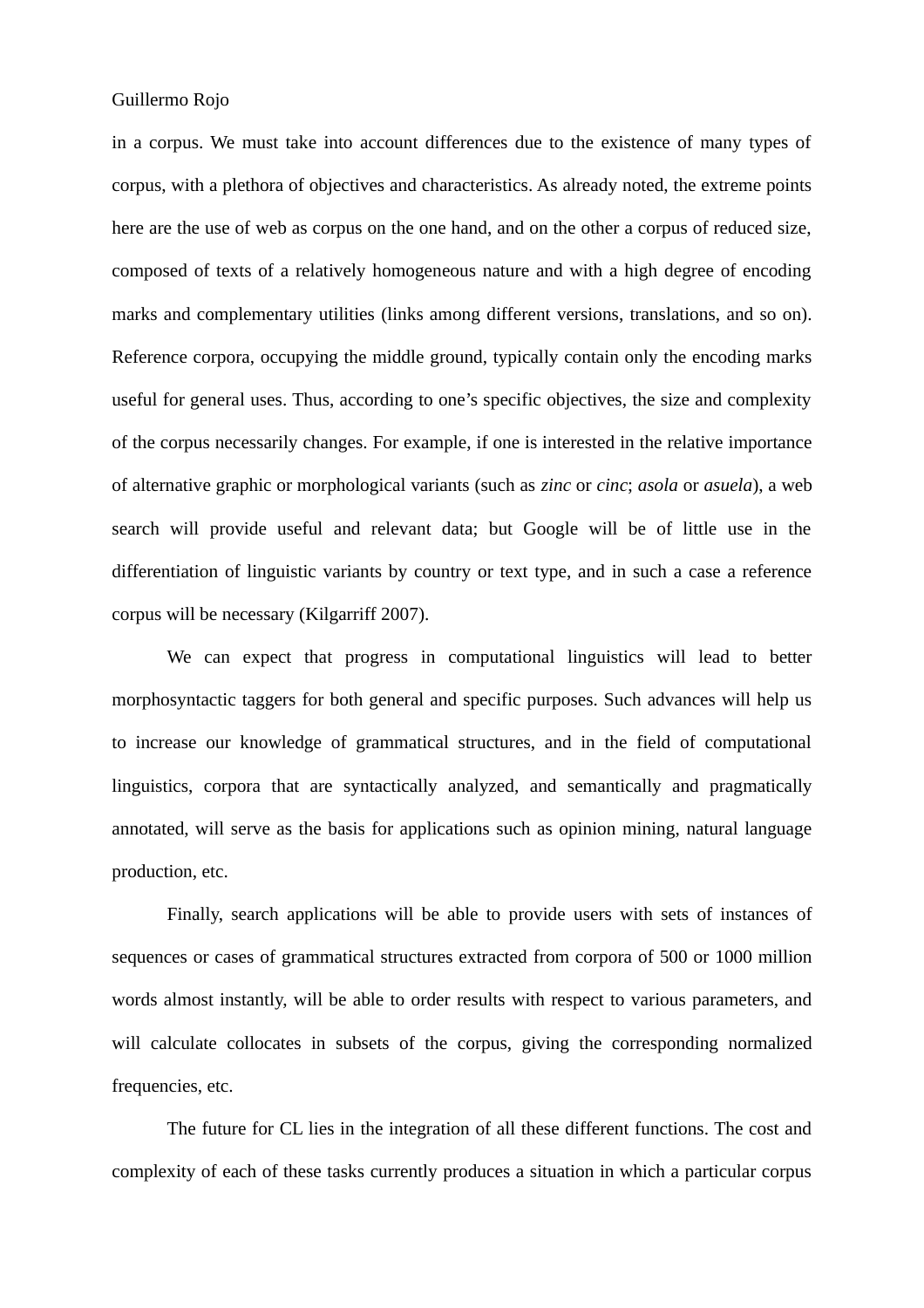tends to focus on one such function. Thus, the Spanish component of the *Leeds collection of Internet Corpora* has 145 million words downloaded from the Internet and automatically tagged, but only global searches are possible, without the option of selecting by genre of text or country. The CE consists of 100 million words from the earliest texts of Spanish to the end of 20th century, is automatically tagged and partially disambiguated, gives normalized frequencies for centuries, and, in texts from the 20th century, also for text type. But its speed is due to the fact that results are 'frozen', and you cannot select by countries, or by periods other than centuries, or indeed by text genre, other than in the 20th century. CREA and CORDE, on the contrary, are considerably more flexible in terms of the features of texts in searches and also the ordering of instances, although they are not tagged, so searches are restricted to the orthographic forms of the expression (Davies 2008, Rojo 2010b).

The future lies in the possibility of integrating all these capabilities, with corpora of great size supporting lexical and grammatical searches using abstract features, in which subcorpora can be searched, and where results include normalized frequencies, collocates in subcorpus are shown, etc., and, of course, where results can be ordered and reordered in different ways. The *Corpus del español del siglo XXI* (CORPES), the first public version of which is scheduled for the end of 2013, aims for these targets.

The second great challenge for CL in the coming years concerns oral texts (Briz and Albelda 2009). The BNC model established 10% of the total corpus for transcriptions of talk, interviews, radio and TV programs, etc. Such a proportion is evidently small, yet it is very difficult to achieve even this objective due to the high costs of transcription, a general estimate being that it takes about twenty times the length of a recording to transcribe it. Of course, exclusively oral corpora suffer from this problem more than any, and thus are usually small in size. This can only be resolved by the re-use of material such as that from the PRESEEA project and, more importantly, by the possibility of using automatic transcription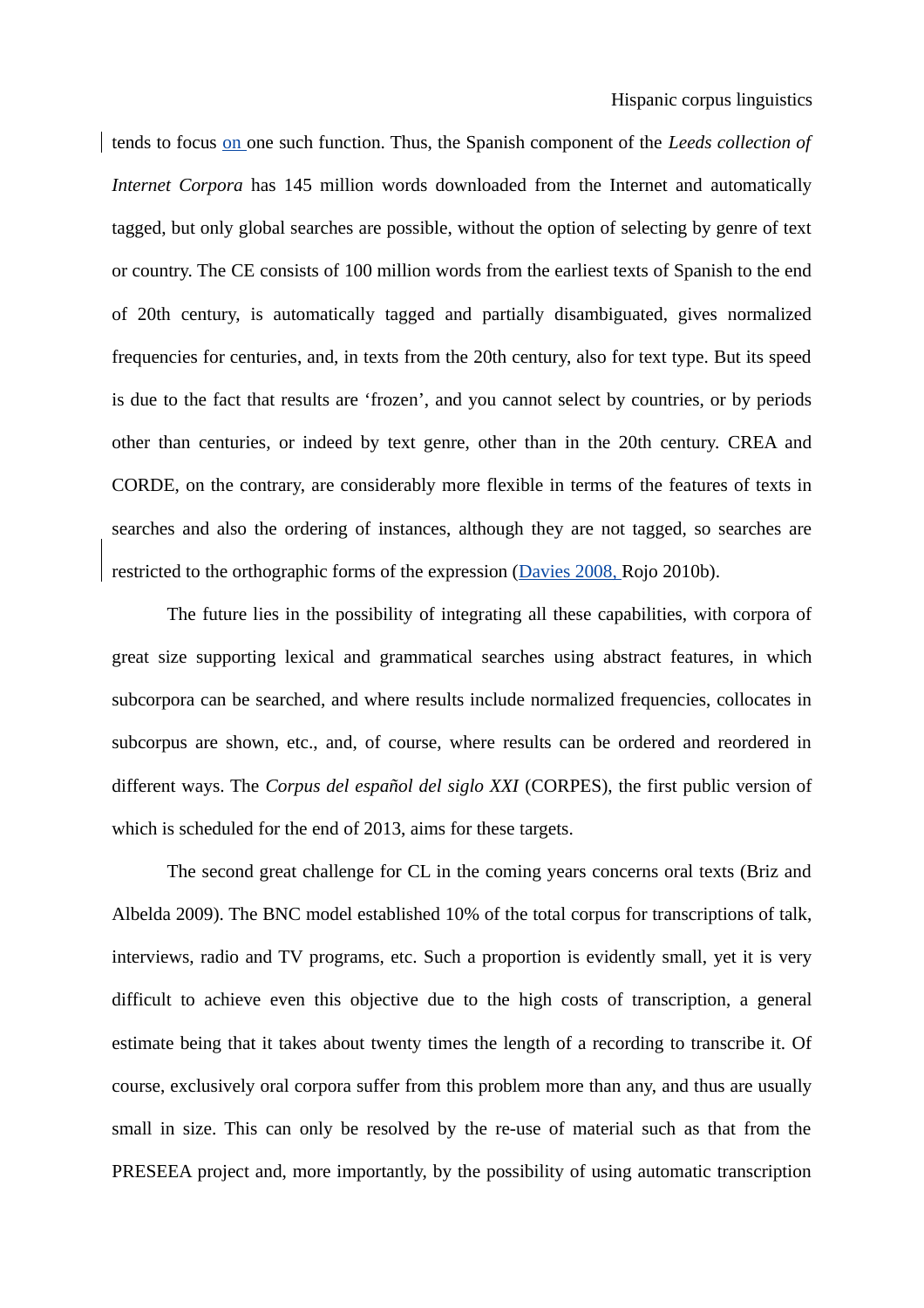programs, capable of transcribing speech from a wide variety of speakers, with different accents, and where sound quality is not optimum.

A substantial part of the work with oral texts comes from the need to complement the strict transcription of the sounds to written text with the encoding of specific phenomena (variants in pronunciation, hesitations, broken words, overlaps, etc.). However, we have now the interesting possibility of aligning the text of the transcription with the corresponding part of the sound chain. The alignment of transcription and sound allows us to reduce the complexity of encoding marks (making easier the localization of textual forms) without renouncing to the study of the sound. A second and important step in this direction comes from the possibility of taking a similar approach to images. Thus, we now have the possibility of aligning textual transcription with sounds and images. Given the relationship between these three components, it is simple to locate the fragment we are interested in through the text of the transcription and at the same time to recover the sound and the images associated with it. The possibility of tagging sound and image will ultimately offer the means of a fully integrated study of linguistic phenomena.

# **Conclusion**

In its fifty years of history, CL has moved from the peripheries of linguistic studies to become a central methodology, used in almost every sub-discipline, and with very different purposes. The evolution of computers has allowed for the growth in corpus size, but also in the typology of texts included (extension) and the richness of information added to the text (depth). At the same time, search tools have offered the linguist a wealth of complexity in what can be searched for, but also a simplification in terms of the special knowledge and resources required for their use.

Increased corpus size and the addition of the relevant features for the classification of the texts in a corpus have radically changed the linguist's working environment and the way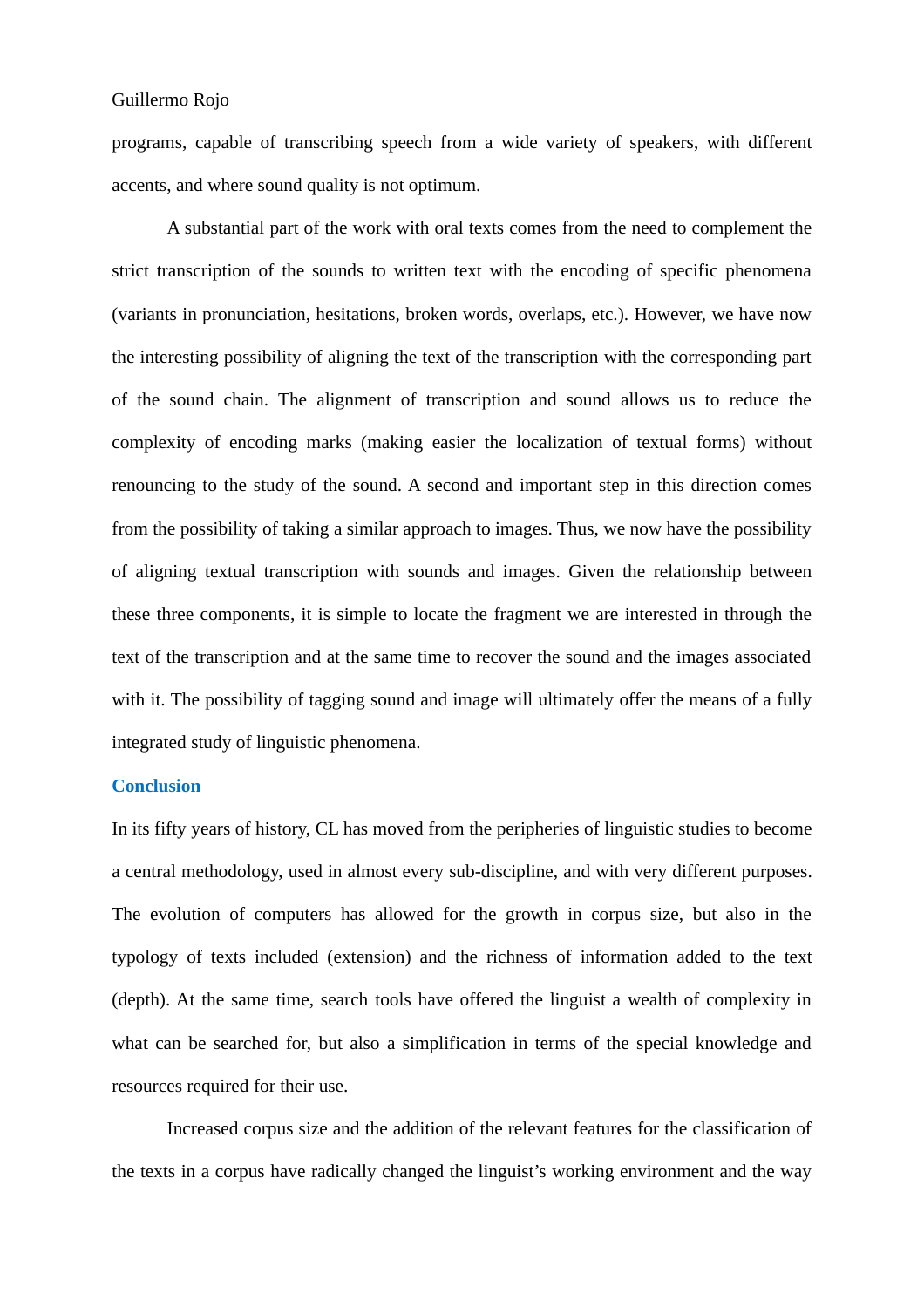in which some of the fundamental topics of the field are now understood. Certainly, corpora must be representative and balanced, but we now understand these terms in greater depth, and work is carried out largely through the comparison of what is seen in various subcorpora (dynamically built). Furthermore, advances in computational linguistics have allowed the enrichment of texts with many different informative tags linked to forms and sequences in texts. Morphosyntactic tagging, the most elementary form of tagging, makes possible the formulation of abstract grammatical features in searches. Naturally, successive levels of tagging allows for more complex searches.

It is important to note a change of perspective brought about by the use of corpora, especially with respect to the notion of 'total accountability'. The objective is not, of course, the description of what a corpus contains, but the analysis of these data in order to understand the system. It is true that this objective could also be found in traditional descriptive linguistics, but its attainment was impeded by the fragmentary character of the data used. Corpora are providing new and complete data for a correct understanding of current Spanish and how it changes through time and space.

Finally, the quantitative component is a crucial aspect of CL. It is no coincidence that the development of CL has seen a parallel rise in the general use of frequency in all lexical and grammatical studies. Frequency analysis is impossible without using the type of data corpora can provide.

# **Related topics**

**computational linguistics, frequency, functional grammar, generative grammar, lexicography, grammar, sociolinguistics, syntax**

### **Further reading**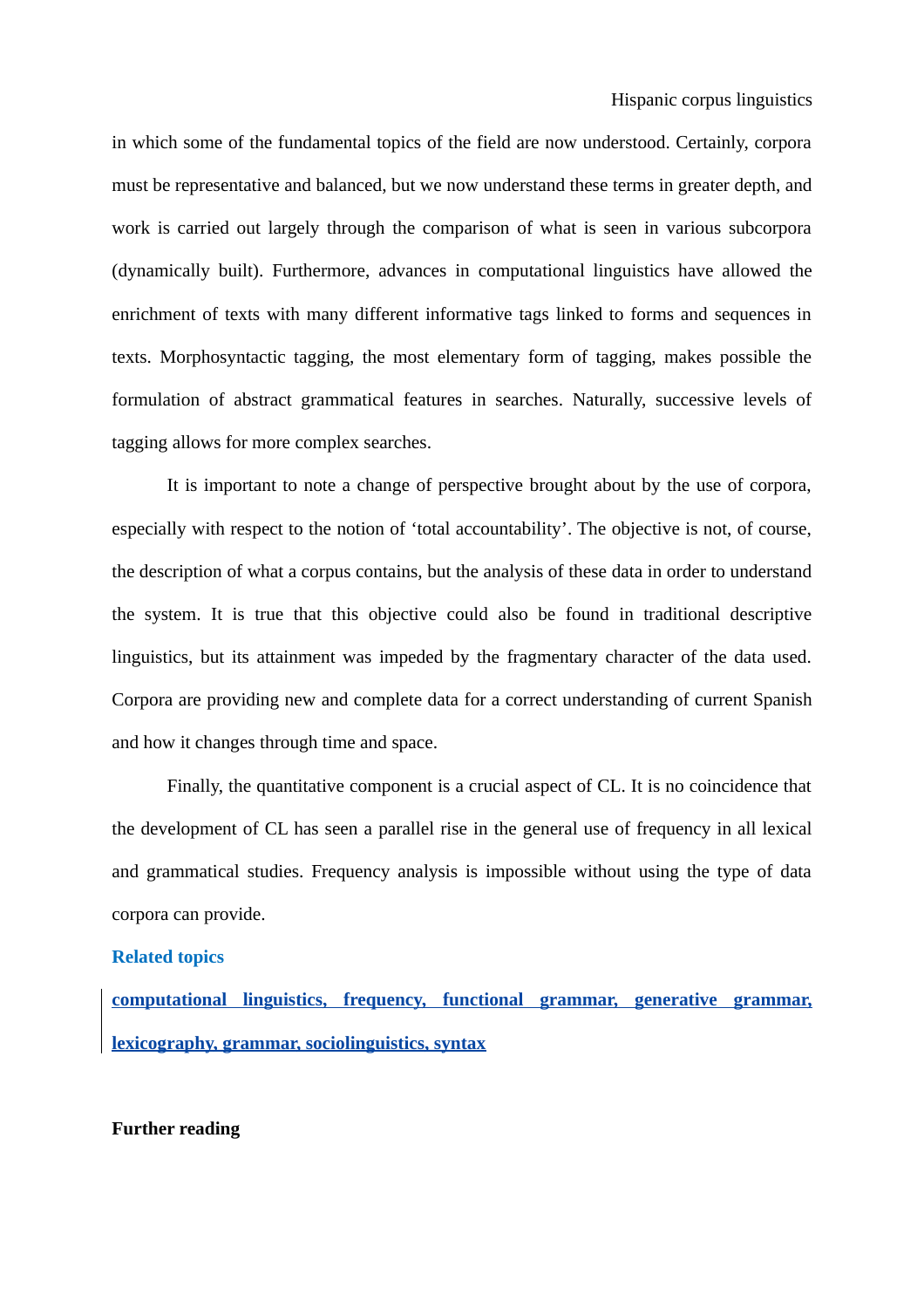- Baker, P. (2010). (An overview of the main topics in which CL and Sociolinguistics coincide and influence each other.)
- Gries, S. T. (2009). (A general presentation of the main characteristics of CL from a more theoretical point of view.)
- Hockey, S. (2000). (A general view of how and where the widespread adoption of electronic texts has influenced different humanistic disciplines.)
- Hunston, S. (2002). (A discussion of how CL has been embraced by applied linguistics, and the changes this has implied for both subdisciplines.)
- Lavid, J. (2005). (An exploration of new areas and topics for linguistic research in the 21<sup>st</sup> century.)
- Parodi, G. (ed.) (2007). (A set of corpus-based studies on different aspects of Spanish.)
	- Sinclair, J. (1991). (The classic work on corpora and the way they can be used for studies on lexis and grammar.)

# **URLs for corpora and other electronic resources mentioned in the text**

- AGLE (Archivo general de la lengua española): [www.cvc.cervantes.es/lengua/agle/.](http://www.cvc.cervantes.es/lengua/agle/)
- AnCora-ES: [http://clic.ub.edu/corpus/ancora.](http://clic.ub.edu/corpus/ancora)
- .BNC (British National Corpus): [www.natcorp.ox.ac.uk/.](http://www.natcorp.ox.ac.uk/)
- Brown Corpus (The Standard Corpus of Present-Day Edited American English):
- **[www.helsinki.fi/varieng/CoRD/corpora/BROWN/](http://www.helsinki.fi/varieng/CoRD/corpora/BROWN/)**.
- CDH (Corpus del nuevo diccionario histórico):
- [www.frl.es/Paginas/Corpusdiccionariohistorico.aspx.](http://www.frl.es/Paginas/Corpusdiccionariohistorico.aspx)
- CE (Corpus del español): [www.corpusdelespanol.org/.](http://www.corpusdelespanol.org/)
- COCA (Corpus of Contemporary American English): [corpus.byu.edu/coca/.](http://corpus.byu.edu/coca/)
- COLA (Corpus oral del lenguaje adolescente): [www.colam.org/om\\_prosj-espannol.html.](http://www.colam.org/om_prosj-espannol.html)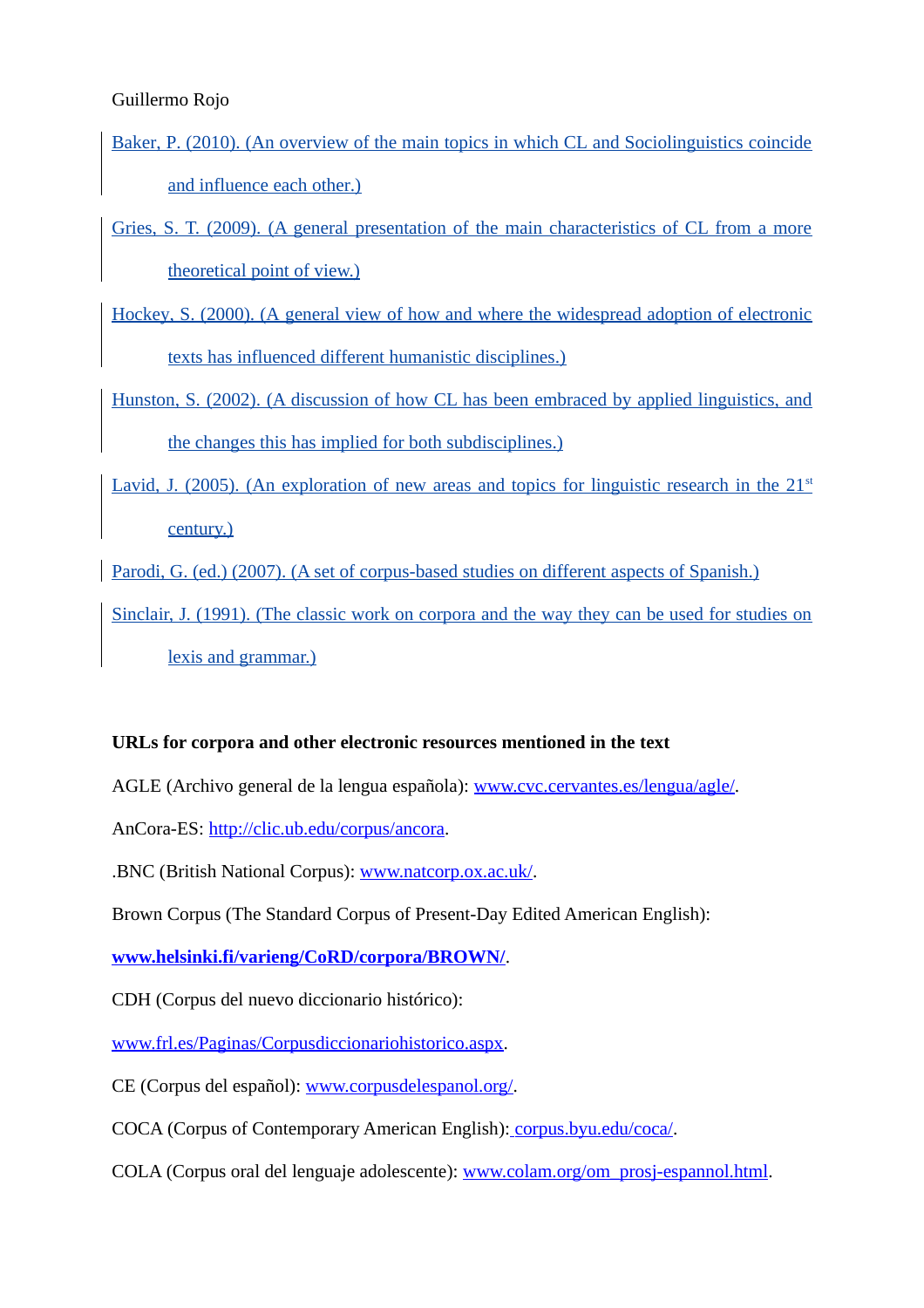CORDE (Corpus diacrónico del español): http://rae.es/recursos/banco-de-datos/corde

CORPES (Corpus del español del siglo XXI): http://rae.es/recursos/banco-de-datos/corpesxxi

CREA (Corpus de referencia del español actual): http://rae.es/recursos/banco-de-datos/crea

GRIAL: [www.elv.cl/prontus\\_linguistica/site/edic/base/port/grial.html.](http://www.elv.cl/prontus_linguistica/site/edic/base/port/grial.html)

IBERIA (Corpus de español científico): [www.investigacion.cchs.csic.es/elci/node/8.](http://www.investigacion.cchs.csic.es/elci/node/8)

ICE (*International Corpus of English*): http://www.ucl.ac.uk/english-usage/projects/ice.htm Leeds collection of Internet Corpora: [corpus.leeds.ac.uk/internet.html.](http://corpus.leeds.ac.uk/internet.html)

LOB (Lancaster–Oslo/Bergen Corpus): [www.helsinki.fi/varieng/CoRD/corpora/LOB/.](http://www.helsinki.fi/varieng/CoRD/corpora/LOB/)

PRESEEA (Proyecto para el estudio sociolingüístico del español de España y de América): [preseea.linguas.net/.](http://preseea.linguas.net/)

SEU (*Survey of English Usage*): http://www.ucl.ac.uk/english-usage/index.htm

# **R e f e re n c e s**

- Aarts, J. (2000). ʻTowards a new generation of corpus-based English grammars'. In B. Lewandowska Tomaszczyk and P. J. Melia (eds.), *PALC '99. Practical Applications in Language Corpora. Papers from the International Conference at the University of Lodz* (pp. 17-36). Frankfurt am Main: Lang.
- -----. (2002). ʻDoes corpus linguistics exist? Some old and new issues'. In L. E. Breivik and A. Hasselgren (eds.), *Language and Computers. From the COLT's Mouth . . . and Others* (pp. 1-17). Amsterdam: Rodopi.
- Alameda, J. R. and Cuetos, F. (1995). *Diccionario de frecuencias de las unidades lingüísticas del castellano.* Oviedo: Universidad de Oviedo.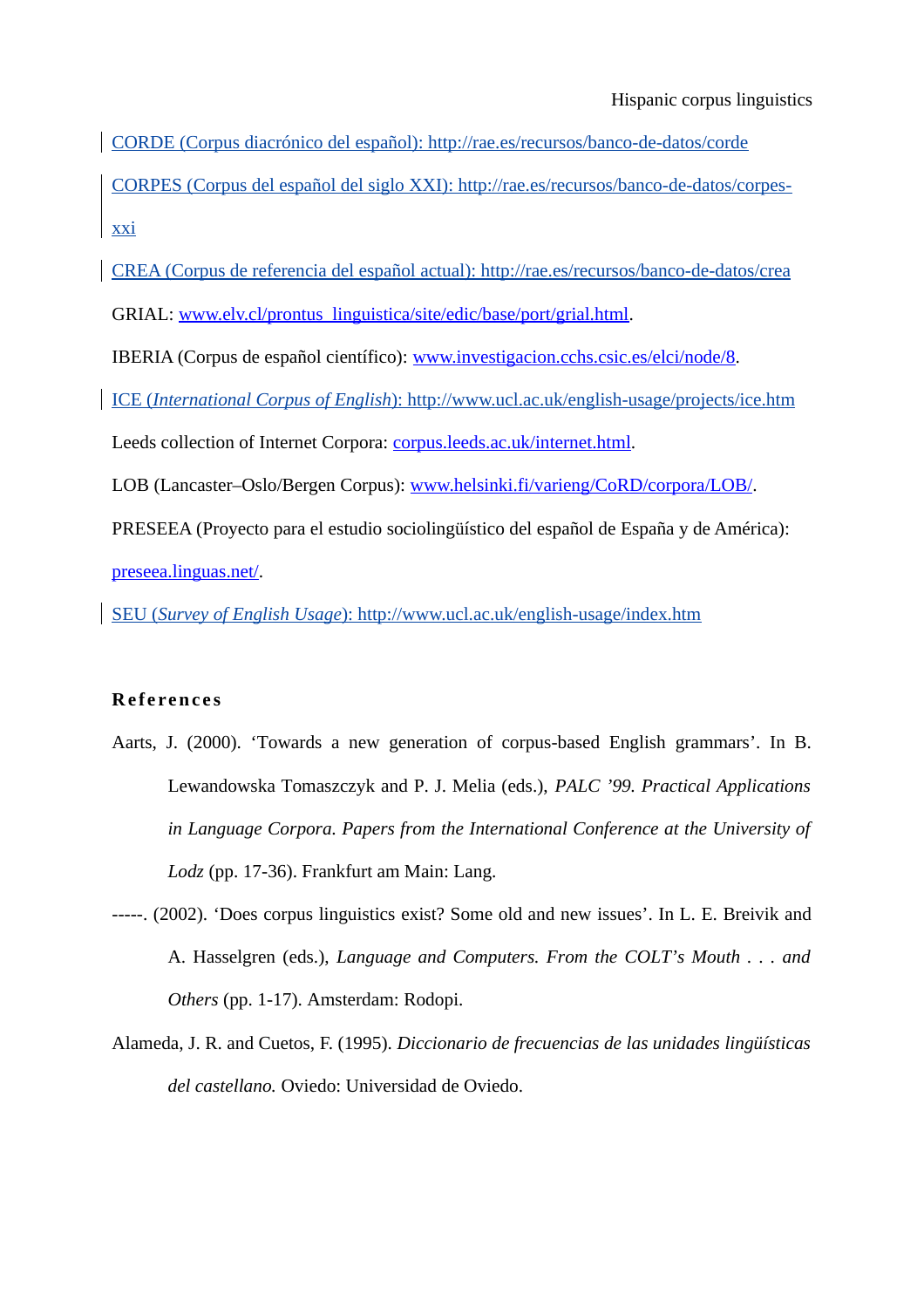- Almela, R., Cantos, P., Sanchez, A., Sarmiento, R. and Almela, M. (2005). *Frecuencias del español: Diccionarios y estudios léxicos y morfológicos.* Madrid: Universitas.
- Atkins, S., Clear, J. and Ostler, N. (1992). ʻCorpus design criteria'. *Literary and Linguistic Computing* 7 (1): 1-16.
- Baker, P. (2010a). ʻCorpus linguistics', in L. Litosseleti (ed.), *Research Methods in Linguistics* (pp. 93-113). London: Continuum.
- -----. (2010b). *Sociolinguistics and Corpus Linguistics*. Edinburgh: Edinburgh University Press.
- Briz, A. and Albelda, M. (2009). ʻEstado actual de los corpus de lengua española hablada y escrita: I+D'. In *El español en el mundo. Anuario del Instituto Cervantes 2009* (pp. 165-226). Madrid: Instituto Cervantes.
- Bunge, M. (1968). ʻThe Maduration of Science'. In I. Lakatos and A. Musgrave (eds.), *Problems in the Philosophy of Science. Proceedings of the International Colloquium in the Philosophy of Science (London, 1965)* (pp. 120-147). Amsterdam: North-Holland.
- Bybee, J. (2007). *Frequency of Use and the Organization of Language.* Oxford: Oxford University Press.
- Bybee, J. and Hopper, P. (2001). ʻIntroduction to frequency and the emergence of linguistic structure'. In J. Bybee and P. Hopper (eds.), *Frequency and the Emergence of Linguistic Structure* (pp. 1-24). Amsterdam: John Benjamins.
- Caravedo, R. (1999). *Lingüística del corpus. Cuestiones teórico-metodológicas aplicadas al español*. Salamanca: Ediciones Universidad Salamanca.
- Cejador, J. (1905-1906). *La lengua de Cervantes.* Madrid: J. Ratés.
- Conde Silvestre, J. C. (2007). *Sociolingüística histórica*. Madrid: Gredos.
- Crystal, D. (1991). *A Dictionary of Linguistics and Phonetics.* Oxford: Blackwell.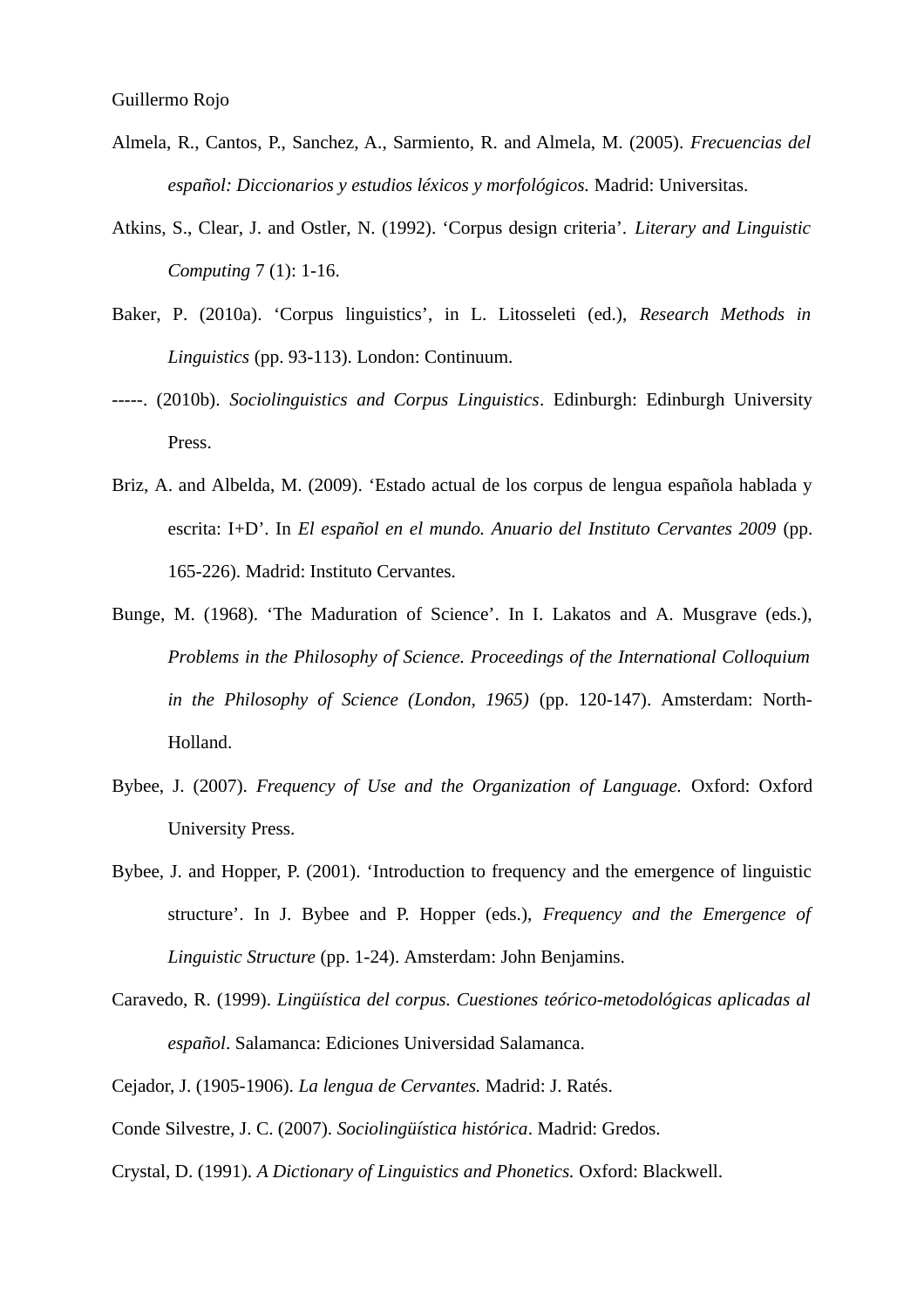- Davies, M. (2006). *A Frequency Dictionary of Spanish. Core Vocabulary for Learners*. Oxon: Routledge.
- -----. (2008). ʻNew directions in Spanish and Portuguese corpus linguistics'. *Studies in Hispanic and Lusophone Linguistics* 1 (1): 149-186.
- -----. (2009). ʻThe 385+ million word *Corpus of Contemporary American English* (1990- 2008+): Design, architecture, and linguistic insights'. *International Journal of Corpus Linguistics* 14 (2): 159-190.

Dyson, F. (1997). *Imagined Worlds.* Cambridge, MA: Harvard University Press.

-----. (1999). *The Sun, the Genoma, the Internet*. Oxford: Oxford University Press.

- Francis, N. W. (1982). ʻProblems of assembling and computerizing large corpora'. In S. Johansson (ed.), *Computer Corpora in English Language Research* (pp. 7-24). Bergen: Norwegian Computing Centre for the Humanities.
- -----. (1992). ʻLanguage corpora B. C.'. In J. Svartvik (ed.), *Directions in Corpus Linguistics. Proceedings of Nobel Symposium 82* (pp. 17-34). Berlin: Mouton de Gruyter.
- García Hoz, V. (1953). *Vocabulario usual, vocabulario común y vocabulario fundamental*. Madrid: CSIC.
- Gries, S. T. (2006). ʻIntroduction'. In S. T. Gries and A. Stefanowitsch (eds.), *Corpora in Cognitive Linguistics. Corpus-Based Approaches to Syntax and Lexis* (pp. 1-17). Berlin: Walter de Gruyter.

-----. (2009). ʻWhat is corpus linguistics', in *Language and Linguistic Compass* 3: 1-17.

- -----. (2010). ʻMethodological skills in corpus linguistics. A polemic and some pointers towards quantitative methods'. In T. Harris and M. Moreno Jaén (eds.), *Corpus Linguistics in Language Teaching* (pp. 121-146). Frankfurt am Maine: Peter Lang.
- Guilquin, G. and Gries, S. T. (2009). ʻCorpora and experimental methods: A state-of-the-art review'. *Corpus Linguistics and Linguistic Theory* 5 (1): 1-26.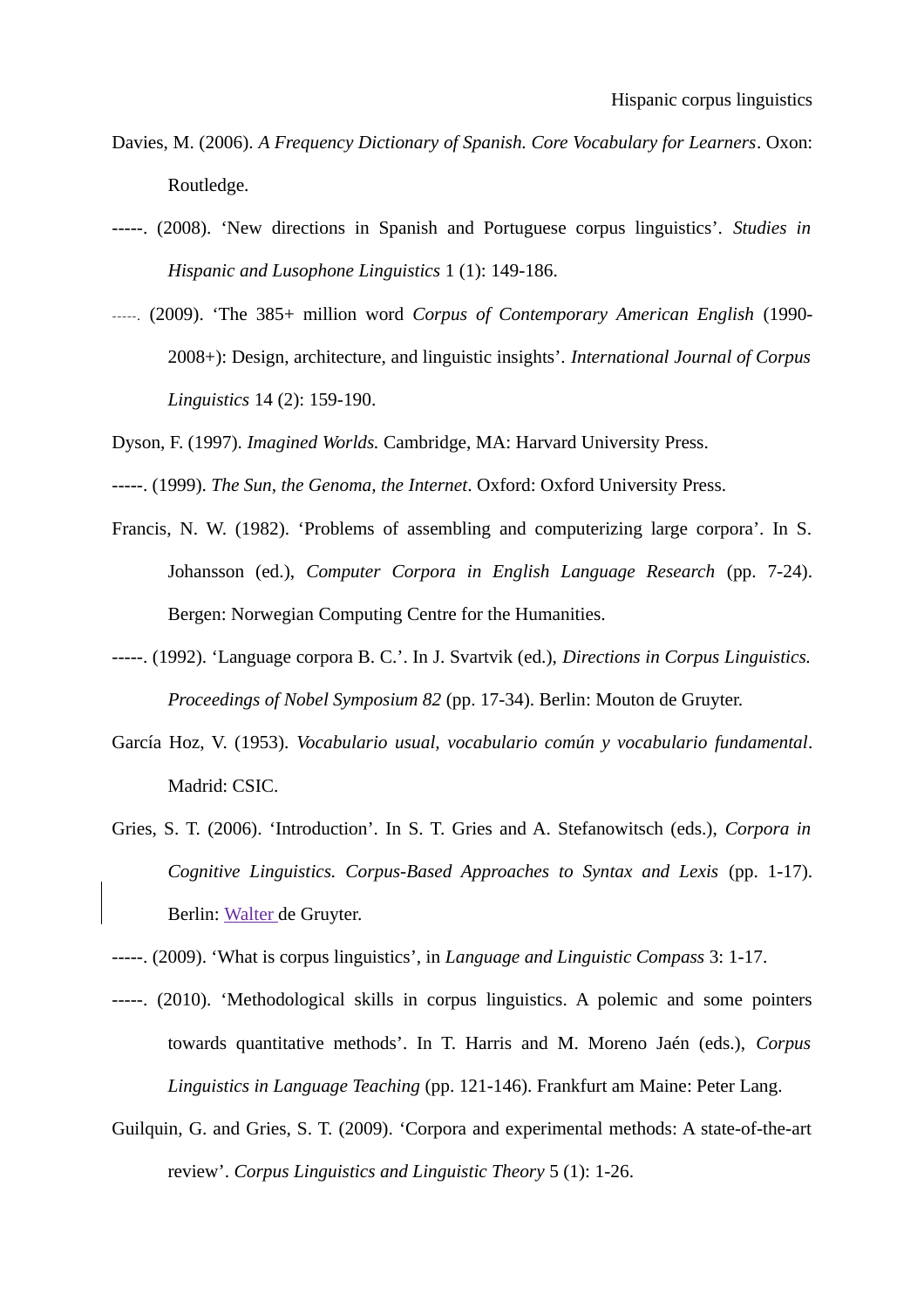Hockey, S. (2000): *Electronic Texts in the Humanities. Oxford: Oxford University Press.*.

Hofland, K., Jørgensen, A., Drange, E-M. and Stenström, A-B. (2005). ʻCOLA: A Spanish spoken corpus of youth language'. In *Proceedings from the Corpus Linguistics Conference Series*. Birmingham: University of Birmingham Center for Corpus*.* Retrieved from: [www.birmingham.ac.uk/Documents/college](http://www.birmingham.ac.uk/Documents/college-artslaw/corpus/conference-archives/2005-journal/SpokenDisclosure/cl-195-pap-COLA.doc)[artslaw/corpus/conference-archives/2005-journal/SpokenDisclosure/cl-195-pap-](http://www.birmingham.ac.uk/Documents/college-artslaw/corpus/conference-archives/2005-journal/SpokenDisclosure/cl-195-pap-COLA.doc)[COLA.doc.](http://www.birmingham.ac.uk/Documents/college-artslaw/corpus/conference-archives/2005-journal/SpokenDisclosure/cl-195-pap-COLA.doc)

Hunston, S. (2002). *Corpora in Applied Linguistics*. Cambridge: Cambridge University Press.

- Juilland, A. and Chang-Rodríguez, E. (1964). *Frequency Dictionary of Spanish Words*. The Hague: Mouton de Gruyter.
- Kendall, T. and van Herk, G. (2011). ʻCorpus linguistics and sociolinguistic inquiry: Introduction to special issue'. *Corpus Linguistics and Linguistic Theory* 7 (1): 1-6.
- Keniston, H. (1937a). *The Syntax of Castilian Prose. The Sixteenth Century.* Chicago, IL: The University of Chicago Press.
- -----. (1937b). *Spanish Syntax List: A Statistical Study of Grammatical Usage in Contemporary Spanish Prose on the Basis of Range and Frequency.* New York: H. Holt and Company.
- Kennedy, G. (1998). *An Introduction to Corpus Linguistics.* London/New York: Longman.
- Kilgarriff, A. (2007). ʻGoogleology is bad science'. *Computational Linguistics* 33 (1) 147- 151.
- Kuhn, T. S. (1962). *The Structure of Scientific Revolutions.* Chicago, IL: The University of Chicago Press.
- Lavid, J. (2005). *Lenguaje y nuevas tecnologías. Nuevas perspectivas, métodos y herramientas para el lingüista del siglo XXI.* Madrid: Cátedra.

Leech, G. (1992). ʻCorpora and theories of linguistic performance'. In J. Svartvik (ed.),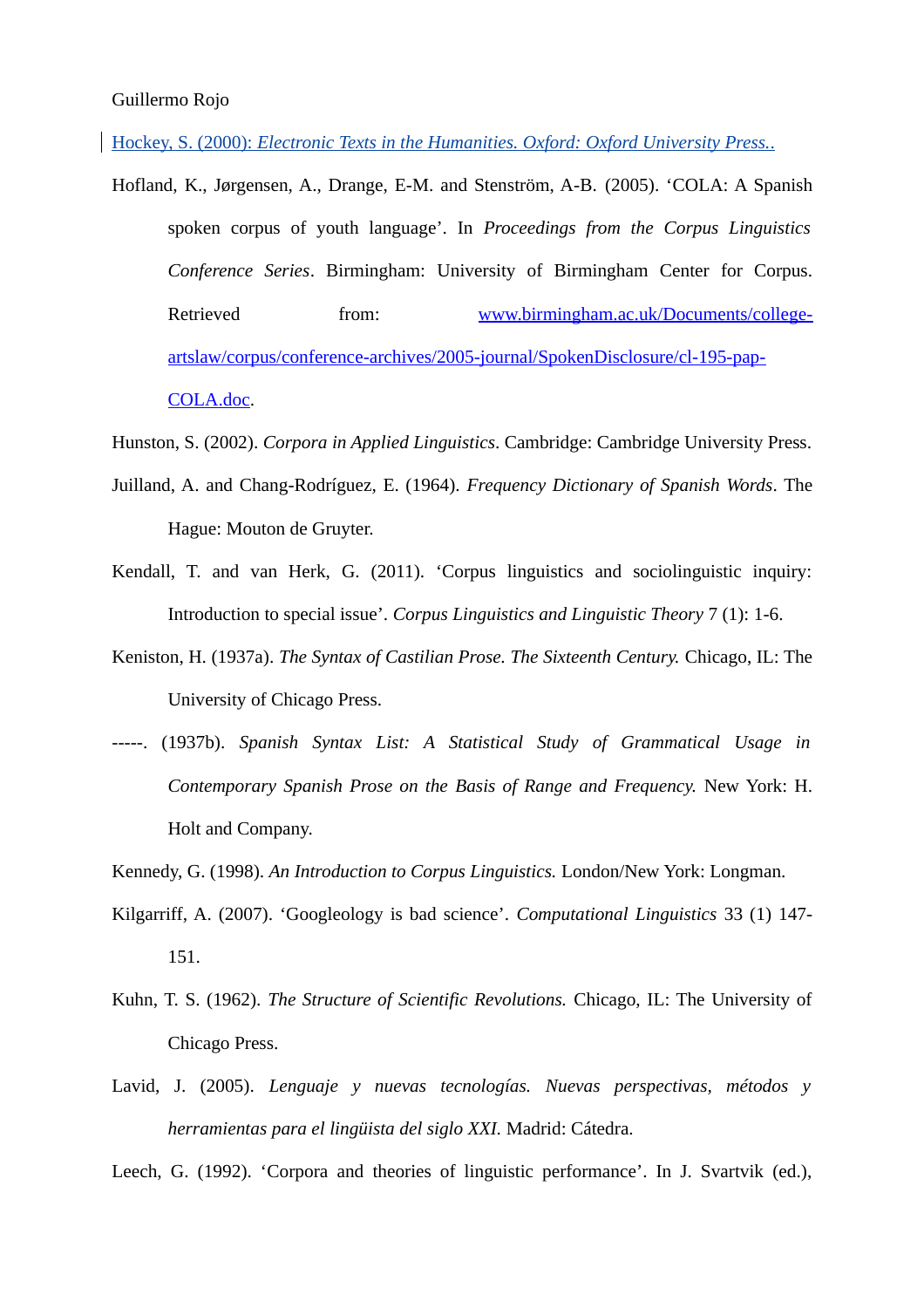*Directions in Corpus Linguistics. Proceedings of Nobel Symposium 82* (pp. 105-122). Berlin: Mouton de Gruyter.

- Leech, G., Hundt, M., Mair, C. and Smith, N. (2010). *Change in Contemporary English*. *A Grammatical Study*. Cambridge: Cambridge University Press.
- Lope Blanch, J. M. (1986). *El estudio del español hablado culto. Historia de un proyecto.* México: UNAM.
- Mair, C. (2009). ʻCorpora and the study of recent change in language'. In A. Lüdeling and M. Kytö (eds.), *Corpus Linguistics. An International Handbook. Volume II* (pp. 1109- 1125). Berlin: Walter de Gruyter.
- McCarthy, M. and O'Keeffe, A. (2010). ʻHistorical perspective: What are corpora and how have they evolved'. In A. O'Keefe and M. McCarthy (eds.), *The Routledge Handbook of Corpus Linguistics* (pp. 3-13). Oxon: Routledge.
- McEnery, T. and Wilson, A. (1996). *Corpus Linguistics.* Edinburgh: Edinburgh University Press.
- McEnery, T., Xiao, R. and Tono, Y. (2006): *Corpus-Based Language Studies*. Oxon: Routledge.
- Meyer, C. F. (2002). *English Corpus Linguistics. An Introduction.* Cambridge: Cambridge University Press.
- -----. (2008). ʻPre-electronic corpora'. In A. Lüdeling and M. Kytö (eds.), *Corpus Linguistics. An International Handbook. Volume 1* (pp. 1-14). Berlin: Walter de Gruyter.
- Parodi, G. (ed.) (2007). *Working with Spanish Corpora*. London/New York: Continuum.
- -----. (2010a): *Lingüística de corpus: De la teoría a la empiria*. Madrid: Iberoamericana Vervuert.
- -----. (ed.) (2010b). *Academic and Professional Discourse Genres in Spanish*. Amsterdam: John Benjamins.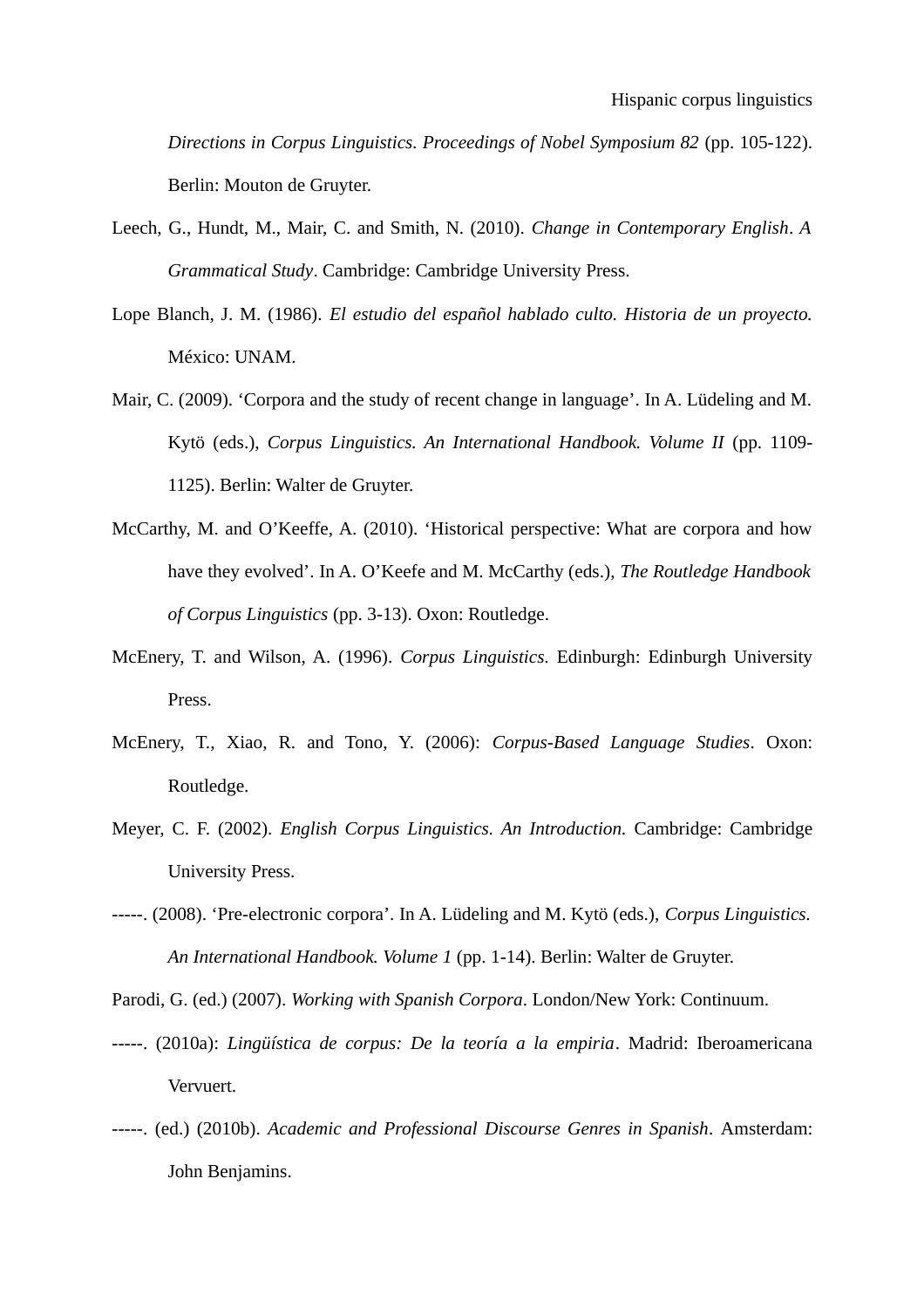- Porta Zamorano, J., Del Rosal García, E. and Ahumada, I. (2011). ʻDesign and development of Iberia: A corpus of scientific Spanish'. *Corpora* 6 (2): 145-158.
- Quirk, R. (1992). ʻOn corpus principles and design'. In J. Svartvik (ed.), *Directions in Corpus Linguistics. Proceedings of Nobel Symposium 82* (pp. 457-469). Berlin: Mouton de Gruyter.
- Renouf, A. (2007). ʻCorpus development 25 years on: From super-corpus to cyber-corpus'. In R. Facchinetti (ed.), *Corpus Linguistics 25 Years On* (pp. 27-49). Amsterdam/New York: Rodopi.
- Rojo, Guillermo. (2009). ʻSobre la construcción de diccionarios basados en corpus', **Tradumàtica** 7. Retrieved from: [webs2002.uab.es/tradumatica/revista/num7/articles/02/02art.htm.](http://webs2002.uab.es/tradumatica/revista/num7/articles/02/02art.htm)
	- -----. (2010a). ʻAguja de navegar corpus'. In V. M. Castel and L. Cubo de Severino (eds.), *La renovación de la palabra en el bicentenario de la Argentina. Los colores de la mirada lingüística* (pp. 1151-1163). Mendoza: Editorial FFyL-UNCuyo.
	- -----. (2010b). ʻSobre codificación y explotación de corpus textuales: Otra comparación del *Corpus del español* con el CORDE y el CREA'. *Lingüística* 24: 11-50.
	- Rojo, G. and Sánchez, M. (2010). *El español en la red.* Madrid/Barcelona: Fundación Telefónica/Ariel.
	- Romaine, S. (2008). ʻCorpus linguistics and sociolinguistics'. In A. Lüdeling and M. Kytö (eds.), *Corpus Linguistics. An International Handbook. Volume 1* (pp. 96-111). Berlin: Walter de Gruyter.
	- Samper Padilla, J. A. (1995). ʻMacrocorpus de la norma lingüística culta de las principales ciudades de España y América'. *Lingüística* 7: 263-293.
	- Samper Padilla, J. A., Hernández Cabrera, C. E. and Troya Déniz, M. (eds.) (1998). *Macrocorpus de la norma lingüística culta de las principales ciudades del mundo*